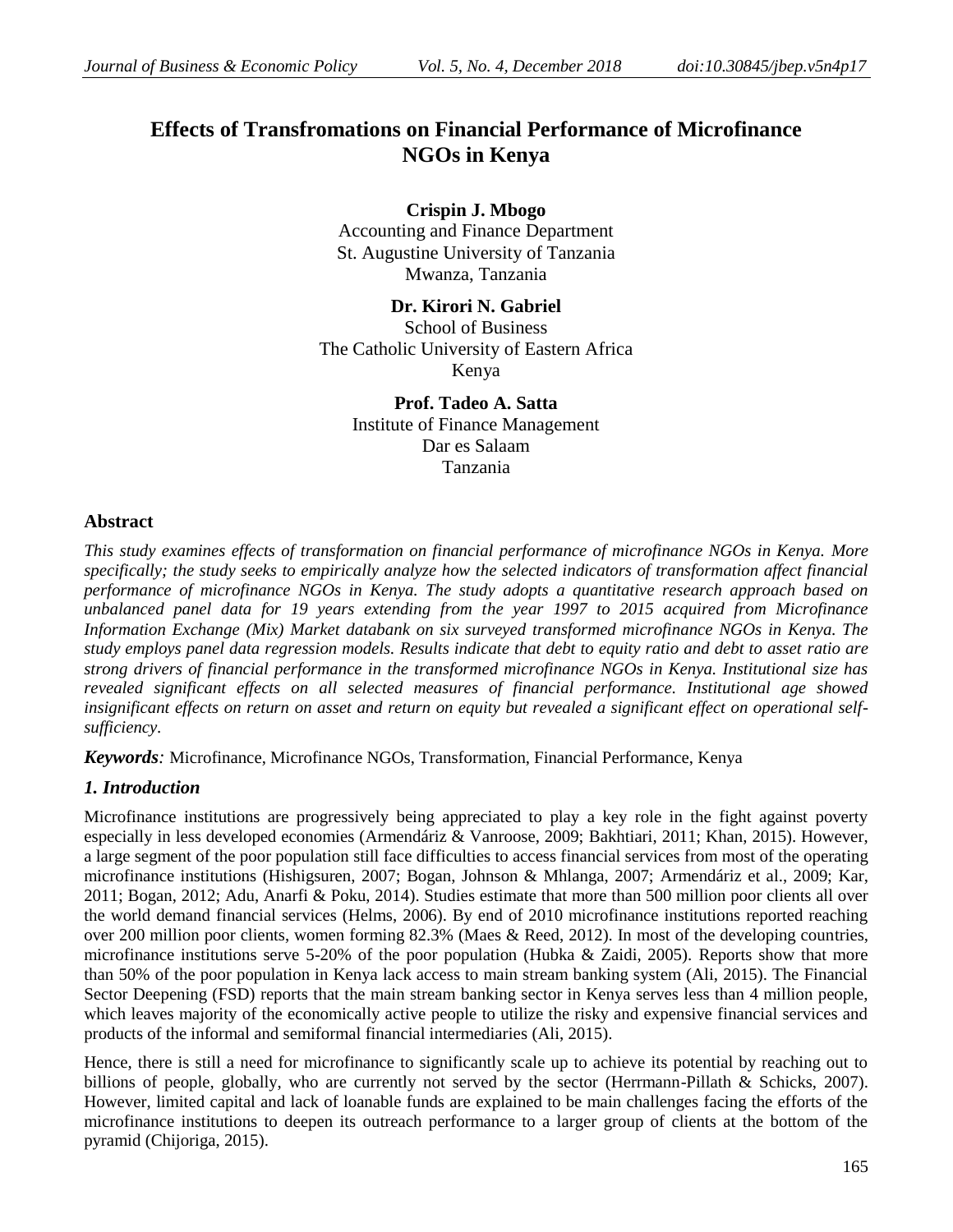This is because majority of the operating microfinance institutions are NGOs depending largely on limited and competitively available donor funds and government subsidies to provide the financial services and products to their clients at low cost(Baruah, 2010; Louis & Baesens, 2013; D'Espallier, Goedecke, Hudon, & Mersland, 2017; Amin et al., 2017). Therefore, microfinance NGOs are required to seek for alternative sources of soliciting funds for their financial sustainability and deepen outreach performance (Hoque, Chishty & Halloway, 2011; Quayes & Hasan, 2014). This has led some of the microfinance NGOs to be commercialised or transformed into formally regulated microfinance institutions (Fehr & Hishigsuren, 2006; Sarma, 2011; Quayes et al., 2014).Transformation is claimed to enable the microfinance NGOs have access to more diverse sources of funds including deposits, equity and debt from commercial banks (Ledgerwood & White, 2006; Khan, 2008; FSD-Kenya, 2012).

### **1.1 Statement of the Problem**

Similar to the rest of the world, the microfinance sector in Kenya has experienced some microfinance NGOs transformed into regulated microfinance institutions (RMFIs) such as Sidian Bank, Faulu Microfinance Bank Limited and Kenya Women Microfinance Bank Limited. The literature on the transformation of microfinance NGOs is enormous (Olivares-Polanco, 2005; Ledgerwood et al., 2006; Hartarska & Nadolnyak, 2007; Frank, Lynch & Schneider-Moretto, 2008; Quayes, 2012; Wagenaar, 2012; Kar, 2013; Kipesha, 2013), however, results with regard to several different indicators used to measure financial performance are mixed or even contradictory (Kyereboah-Coleman & Osei, 2008). Moreover, empirical studies on the effects of transformation on financial performance of microfinance NGO in Kenya are very rare. It is in the view of this background that this study considered it appropriate to examine the effects of transformation on financial performance of microfinance NGOs in the context of Kenya.

# *2. Literature Review*

### **2.1 Theoretical Review**

This study is anchored on dynamic capabilities view which was first documented by Teece (1990). Dynamic capabilities view contends that possessing heterogeneous and inimitable bundle of resources does not necessarily means that the organisation will be able to maintain its superior performance in the long-term but the ability of the firm to cope with the dynamic nature of resources and capabilities systems and their ever changing relationship (Grobler, 2007). Therefore, dynamic capabilities view explains the dynamic interactions between the environment of the firm and the essential capability building for sustainable competitive advantage (Zaidi & Othman, 2012). Dynamic capabilities view was chosen to guide this study because it explains the changes that are taking place in the firm which consequently necessitates changes in the nature of the resources that are acquired and utilized by microfinance institutions and hence determines the performance of the firm.

The study applied also the life cycle theory to explain the theoretical relationship between the transformation of microfinance NGOs and financial performance. The life cycle theory explains the of institutional development and process of change in the organisations arguing that organisations are entities that share processes similar to those of any human's psycho social development (Van de Ven & Poole, 1995; Bayai & Ikhide, 2016b). In its life cycle development, a microfinance institution passes through start up stage, growth stage and maturity stage. The life cycle theory postulates that capital funding for microfinance institutions are associated with their respective stage of institutional development (Farrington & Abrams, 2002). The diverse changes that are taking place in the microfinance institution at different stages in its development necessitate divergent sources of funding for its operations and sustainability (Bogan, 2012).

Furthermore, the study reviewed the Welfarist and Institutionalist lending models which provide the theoretical arguments on the best way of providing financial services and products to the poor. The Welfarist lending model focus on the poverty alleviation among the clients of the microfinance institution (Morduch, 2000). The Welfarists insists that the performance of a microfinance institution should be evaluated by looking on the changes caused to the welfare of its clients (Olivares-Polanco, 2005). This lending model aims at ensuring expansion of outreach performance of the microfinance institution by measuring the extent to which the program reaches the core poor clients. This school of thought refers to NGOs or co-operatives that believe microfinance is an intervention that should be engaged to allow the core poor have access to financial services and products. The Institutionist lending model, on the other hand, targets on having financially sustainable institutions and more clients reached by the microfinance institution as the priority (Woller et al., 1999).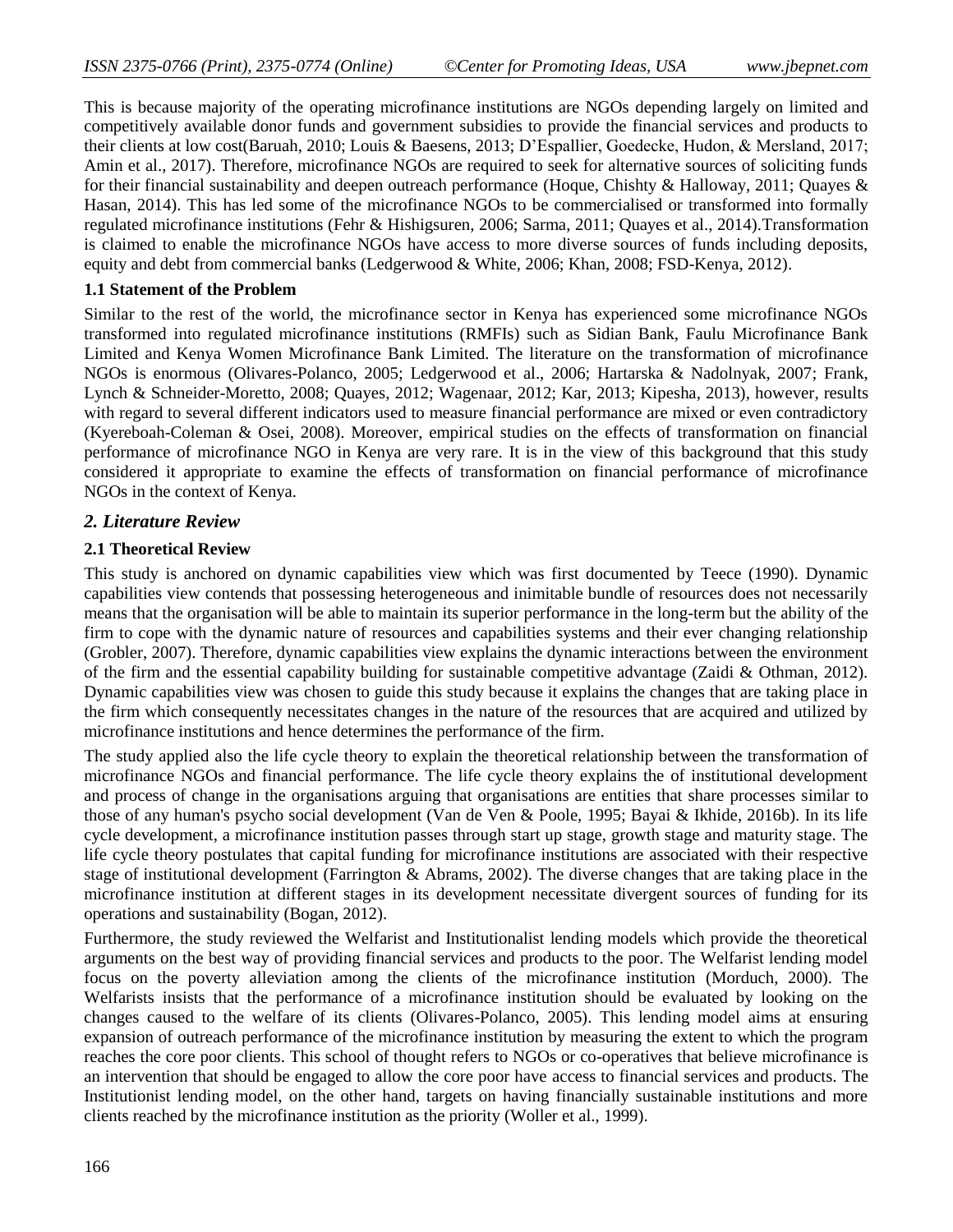The proponents of the institutionalist lending model believe that the microfinance promise can be achieved by creating sustainable institutions. Therefore, this model emphasises the use of market approach in the delivery of microcredit for the microfinance institutions (Bassem, 2012).

#### **2.1.1Commercial Sources of Capital and Performance of Microfinance Institutions**

The term commercial or private capital denotes all personal financial assets available for use and investment by any business but required to be paid for at a profit (de Sousa-Shields et al, 2004). Access to commercial sources of capital, therefore, entails the ability of the microfinance institutions to utilize all private financial resources such as debt and equity sources for the growth and expansion of its financial products and services to its clients (Ledgerwood et al., 2006). Microfinance NGOs have not been successful at accessing commercial sources of capital funding because they are not regulated (Bogan et al., 2007). Commercial banks have been lending only the net worth of the microfinance NGOs which has hindered the sustainability and outreach expansion of the organisations (Campion & White, 1999). Conversion into a regulated microfinance institution guarantees payback of the borrowed fund and investments to the commercial lenders such as banks as well as investors and depositors (Ledgerwood et al., 2006). These microfinance NGOs have transformed their capital structures from one that depends largely on donor funding and subsidies to a capital structures that integrates commercial sources such as loans at market rates and equity funding (Campion & White, 2001; Charitonenko, 2003; Khan, 2008; Cull, Demirgüç-Kunt & Morduch; 2009).

Several benefits accrue to the microfinance institution from utilizing commercial capital funding. Commercial sources of capital funding offer more opportunity for the microfinance institution to leverage its equity base more than it can as an NGO (Ledgerwood et al., 2006). Leveraging enables the microfinance institution to intermediate more and diversified sources of cheaper funding including deposits from microenterprise, clients and larger commercial investors, interbank loans, central bank credit facilities and international capital markets for the rapid portfolio growth and ultimately reach more clients (Campion et al., 2001; Shah, 2011; Tchuigoua, 2014). According to Ledgerwood et al. (2006) and Felipe (2011), rapid portfolio growth will enable the microfinance institutions to enjoy economies of scale, consolidate financial performance and expand outreach to its clients. Capital funding from commercial sources of such as debt and equity funding increases the capital base of the transformed microfinance institution and in turn enables the institution to expand the breadth outreach performance (Fernando, 2004; Abrar & Javaid, 2016). Donor funds may be ideal for the microfinance institution at the infant stage but as the institution grows quickly due to increasing demand of small scale financial services and products by the poor, extra source of capital that is guaranteed and stable could be required (Campion et al., 2001). The best approach to ensure rate of growth of microfinance NGOs and keep pace with the ever increasing demand of small scale financial services and products is to gain access to external sources of capital funding through transformation (Campion et al., 2001; Gallardo, 2002).

#### **2.1.2Mobilization of Savings and Performance of Microfinance Institutions**

Basically, microfinance NGOs were introduced to enable access to financial services and products to the poor and underprivileged section of the population especially women who constitute the largest proportion of the poor (Asian Development Bank, 2000; Marr & Tubaro, 2013). The demand for financial services by the poor is ever increasing which creates a need for microfinance institutions to grow and expand their services. However, the growth and expansion of microfinance NGOs programs is inhibited by limited capital, which largely depends on donor funds and subsidies (McGuire & Conroy, 2000). Possible sources of funding available to microfinance institutions to capitalize loan portfolio include mobilization of savings (among others) from the public. But regulatory policies in most countries do not allow financial intermediaries that are not regulated to take savings from the public due to lack of insurance mechanisms of those savings (McGuire et al., 2000; Campion et al., 2001; CGAP, 2005; Pytkowska, 2006; Frank et al., 2008; Baruah, 2010). According to McGuire et al. (2000), savings mobilization from the public is an important financial intermediation and stable source of capital base that most microfinance institutions could use to secure funds that supplements the limited donations and subsidies.

Some microfinance NGOs have transformed into regulated microfinance to be able to take deposits from the public with the aim of building a stable source of capital base (Elser, Hannig & Wisniwski, 1999; Campion et al., 2001; CGAP, 2005; Frank, et al, 2008). Ability to mobilize savings from the public contributes both to meeting the effective demand of financial services by the poor and enhancing long-term sustainability of the transformed microfinance institution (Ledgerwood, 1999; Elser et al, 1999).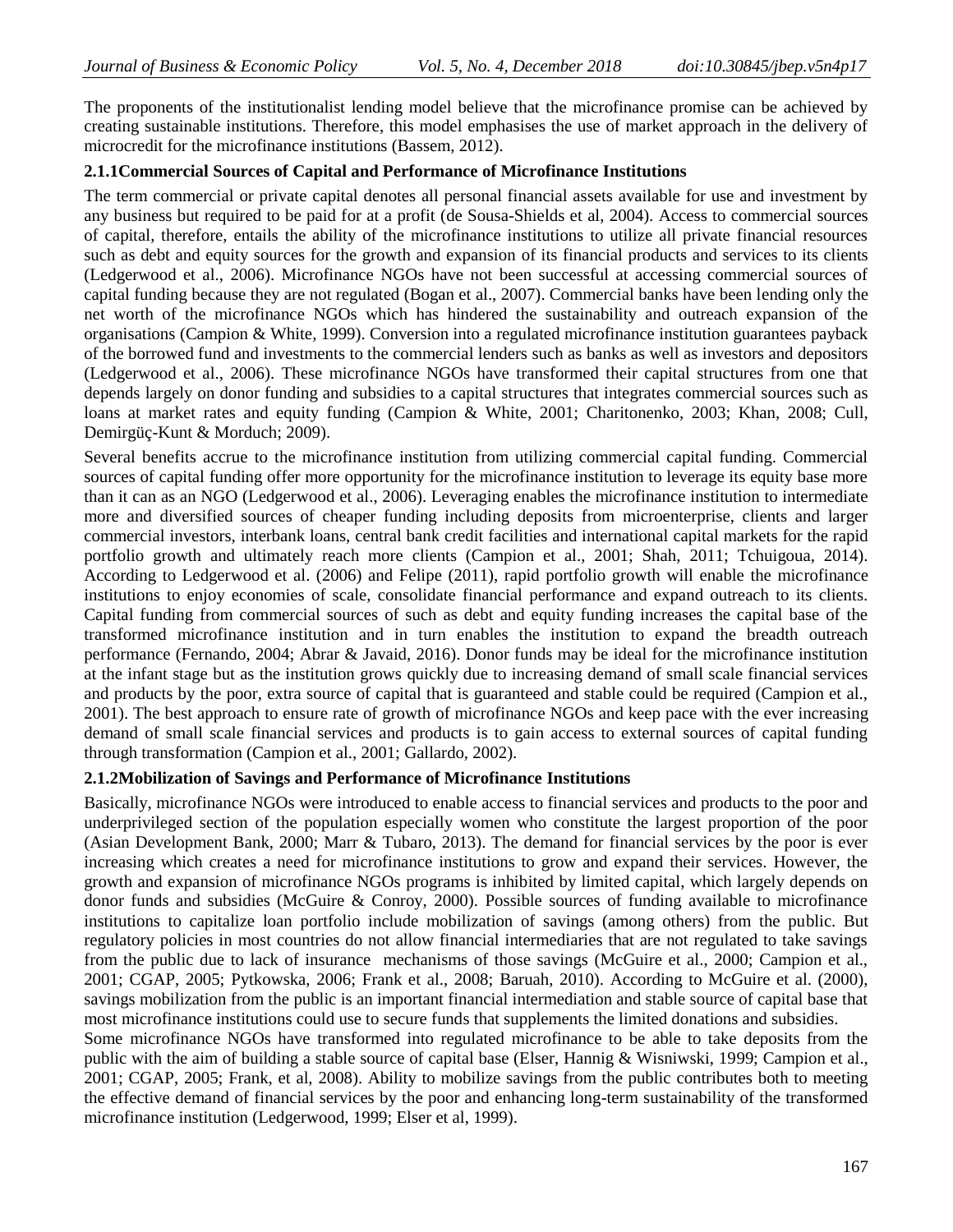Acording to Mwizarubi, Singh, Mnzava & Prusty (2016), mobilization of savings from the public constitute the most significant drive of financial sustainability among other sources of capital funding for microfinance institutions. Robinson (2004) defines savings as a way of securing future consumption at any time, either in cash or in kind. It is a disposable or portion of the income that is not spent on consumption for the purpose of future consumption or investment (Gardiol, 2004). Savings can broadly be categorized into two types, namely voluntary/flexible savings and forced/compulsory savings (Bass & Henderson, 2000; CGAP, 2005; Olivier, 2011; Bruno and Khachatryan, 2011). Voluntary savings refers to savings held in the financial institutions but not aimed to access credit from the institution. A large number of clients in microfinance institutions prefer voluntary savings products which in turn enables the firm to get more funds. (Bass et al., 2000). Forced and/or compulsory savings refer to the contributions to the savings account as a precondition to gaining access to loans (Bass et al., 2000; CGAP, 2005; Olivier, 2011; Bruno et al., 2011).

Several benefits accrue to the microfinance institutions from mobilization of savings from the public. Mobilization of savings from the public creates safe and sound microfinance institutions where clients deposit their funds and expect to get profit upon withdrawal. Savings mobilization is the action of capturing voluntary deposits from the public, protecting, managing and using deposits to fund loan portfolios (Branch & Klaehn, 2002). Mobilization of savings from the public is now by far the key source of funding for most of the microfinance institutions (Maisch, Soria & Westley, 2006; Abrar et al., 2016). Savings from the public provides a desired independent source of fund basically for the provision of credit facilities in microfinance institutions (Abrar et al., 2016).

A large number of the poor prefer to use savings services and products of the microfinance institutions over credit to take precautions of the future financial obligations. As a result, mobilization of savings from the public expands and deepen outreach performance for the microfinance institutions (Bass et al., 2000; Campion et al., 2001). Similarly, stakeholders and even donor agencies widely believe that mobilization of savings from the public offers to the microfinance institutions a stable source of funds than funds from the donors which in turn helps to expand funding operations and benefit poor borrowers (Mukherjee et al., 1998; Bass et al., 2000; Campion et al., 2001; Maisch et al., 2006; Hoque et al., 2011).

According to Felipe (2011), mobilization of savings from the public enable microfinance institutions to have access to more diversified funding base to support the long-term portfolio growth. Mobilization of savings from the public also enables self-sustainability and growth for the microfinance institution being cheaper sources of funds for the microfinance institutions as compared to other commercial sources of funds (Elser et al., 1999; Morduch, 2000; Bass et al., 2000; Maisch et al., 2006; Hoque et al., 2011). The main concern for the savings mobilization is the trade-off between a cheaper source of funds for the microfinance institution and the cost of mobilizing and administering small savings that are frequently very high (Mukherjee et al., 1998; Morduch, 2000).

Mobilization of savings from the public enables microfinance institutions an opportunity to offer more financial products and services beyond their previous focus on credit by creating new financial services and products to a large number of clients (Maisch et al., 2006; Frank et al., 2008). Mobilization of savings from the public enables microfinance institutions to provide the clients with several benefits including potential of liquidity, savings for investment and interest earnings, less transactions costs resulting from the economies of scale reaped by the institution and convenience to savings products (Campion et al., 2001). Mobilization of savings from the public minimizes the need for other commercial sources of capital funding and builds also a more dependable and stable sources of capital to the microfinance institutions (Campion et al., 2001). Mobilization of savings from the public also creates potential borrowers for the microfinance institutions. Morduch (2000) asserts that, today's depositors are the tomorrow's borrowers.

#### **2.2 Empirical Review**

Various researchers including Hartarska (2005), Mersland and Strom (2007), Mori and Olomi (2012) and Bakker, Schaveling and Nijhof (2014) report that different indicators such as debt to equity ratio and debt to asset ratio can be used to study the relationship between commercial capital funding and performance of microfinance institutions. Sekabira (2013) studied the effects of capital structure on financial performance of 14 sampled microfinance institutions in Uganda using five years panel data from 2004 to 2008. The author noted that the selected measures of capital structure are essential in the sustainability of microfinance institutions.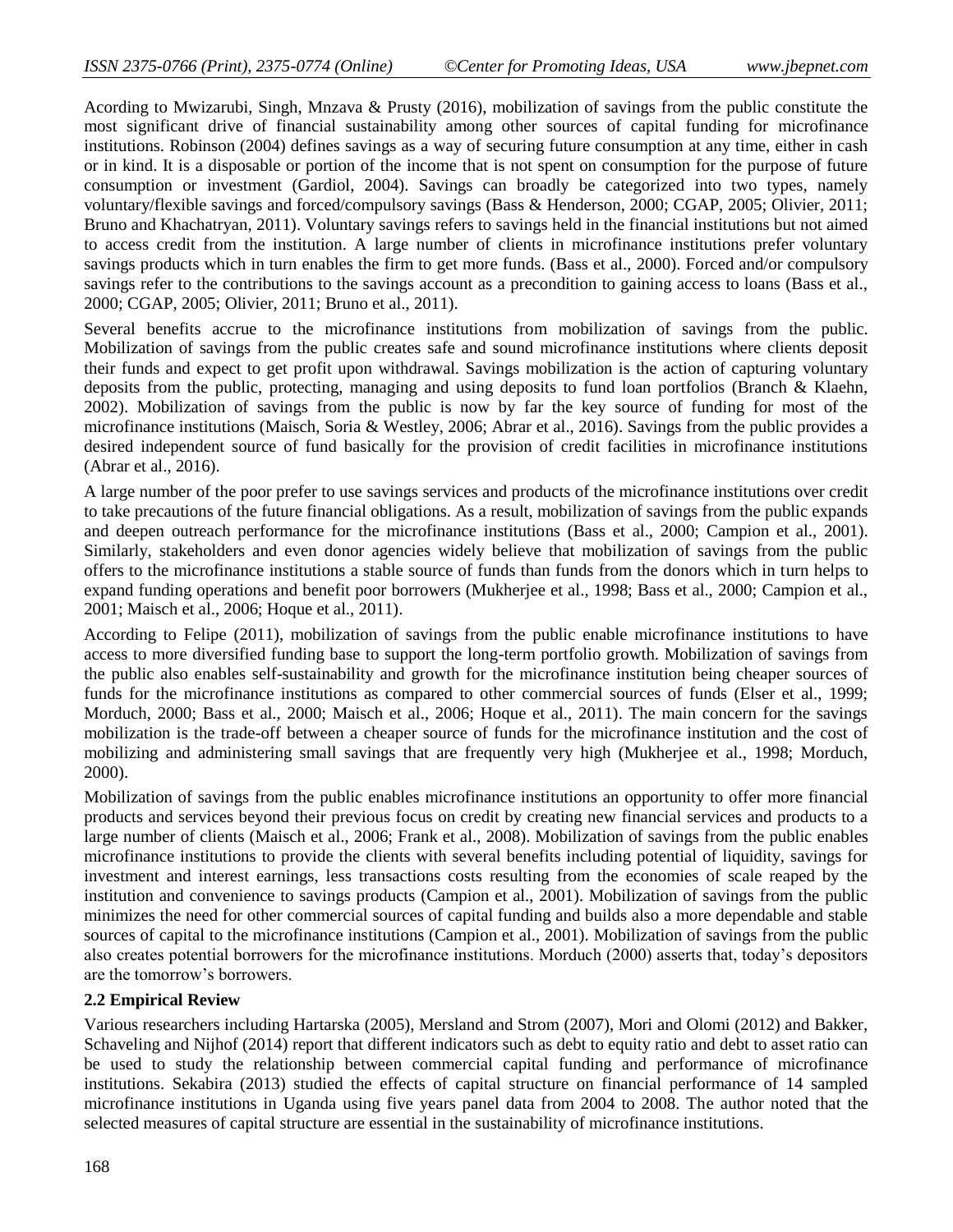Results of the study revealed that there was an inverse relationship between debt and grants measures of capital structure and financial performance. The more the microfinance institutions is financed with share capital the higher the sustainability which lead the study recommend microfinance institutions to focus less on debt and grants and make use of equity financing for long-term financial sustainability.

Bogan (2012) investigated the effects of changes in financing on the performance of microfinance institutions. Regression results showed that the larger microfinance institutions are financed by grants the lower their financial performance measured by financial self-sufficiency would be. Kinde (2012) studied the determinants of financial sustainability of microfinance institutions and applied quantitative research approach and multivariate regression analysis using balanced panel data set of fourteen microfinance institutions in Ethiopia for nine years. The author found that there was no significant relationship between capital structure measured by both debt to equity and equity to total capital and indicators of financial sustainability of microfinance institutions in Ethiopia. Bogan et al. (2007) used life cycle theory to study the association between measures of capital structure and indicators of financial sustainability of microfinance institutions in Africa, Asia, Europe, America and South Asia. Findings from the regression analysis of panel data showed that financial performance in microfinance institutions is not associated with institutional age but rather significantly influenced by the capital structure and funding instruments which specifically indicated that an increase in the use of grants significantly reduces the financial sustainability of microfinance institutions. Bayai et al. (2016a) conducted a conceptual review on the link between financing of microfinance institutions and indicators of financial sustainability. The authors noted that donor funding is losing control as a popular microfinance institution financing option. Instead, more focus is on debt which has shown to improve financial sustainability of microfinance institutions. Furthermore, the authors found that mobilization of savings from the public increases sustainability of microfinance institutions.

Mwizarubi et al. (2016) examined the influence of the attributes of capital structure such as deposit mobilization, shareholders equity and selling shares in stock markets on the financial sustainability of microfinance institutions in Tanzania. The study applied quarterly time series data ranging from 1997 to 2014. The authors found that financial sustainability of microfinance institutions is strongly influenced mostly by mobilization of savings from the public. Tuyishime, Memba and Mbera (2015) used a census survey to study effects of mobilizing deposits from the public on indicators of financial performance of commercial banks in Rwanda. The authors used secondary and primary data from a population of 27 staff of Equity Commercial Bank and found that there is a positive association between interest rates on deposits and the level of deposits which consequently determines the profitability in commercial banks.

#### **2.3 Summary and Research Gap**

The theoretical and empirical reviewed literature discussed above underscores the importance of transformation of microfinance NGOs on financial performance. However, this study has noted that there is little documented evidence that explains effects of transformation on financial performance of microfinance NGOs in Kenya especially using access to commercial sources of capital and mobilisation of savings from the public as measures of transformation. Moreover, transformation of microfinance NGOs into regulated microfinance institutions is a time process. Several of the reviewed previous studies on the performance of the transformed microfinance NGOs in Kenya were noted to have been done on institutions that were either just been transformed or still in the transformation process and therefore the results and findings developed therefrom may be misleading. This study covers this gap by analyzing microfinance NGOs that have completed the transformation process andoperates as regulated financial intermediaries at least for a period of five years.

# *3. Methodology*

This study used positivism research paradigm of the objectivism continuum to analyse the effects of transformation of microfinance NGOs on financial performance. Objectivism continuum was applied to enhance the researcher to study the area independently by disengaging researcher's influence on the study (Johnson & Duberley, 2000). This research collected numerical data and used quantitative data examination methods to study the cause-effect relationship between transformation of microfinance NGOs and financial performance. The study was undertaken to investigate effects of transformation on financial performance of microfinance NGOs in Kenya. Therefore, the population for this study included commercial and microfinance banks that have undergone transformation from microfinance NGO.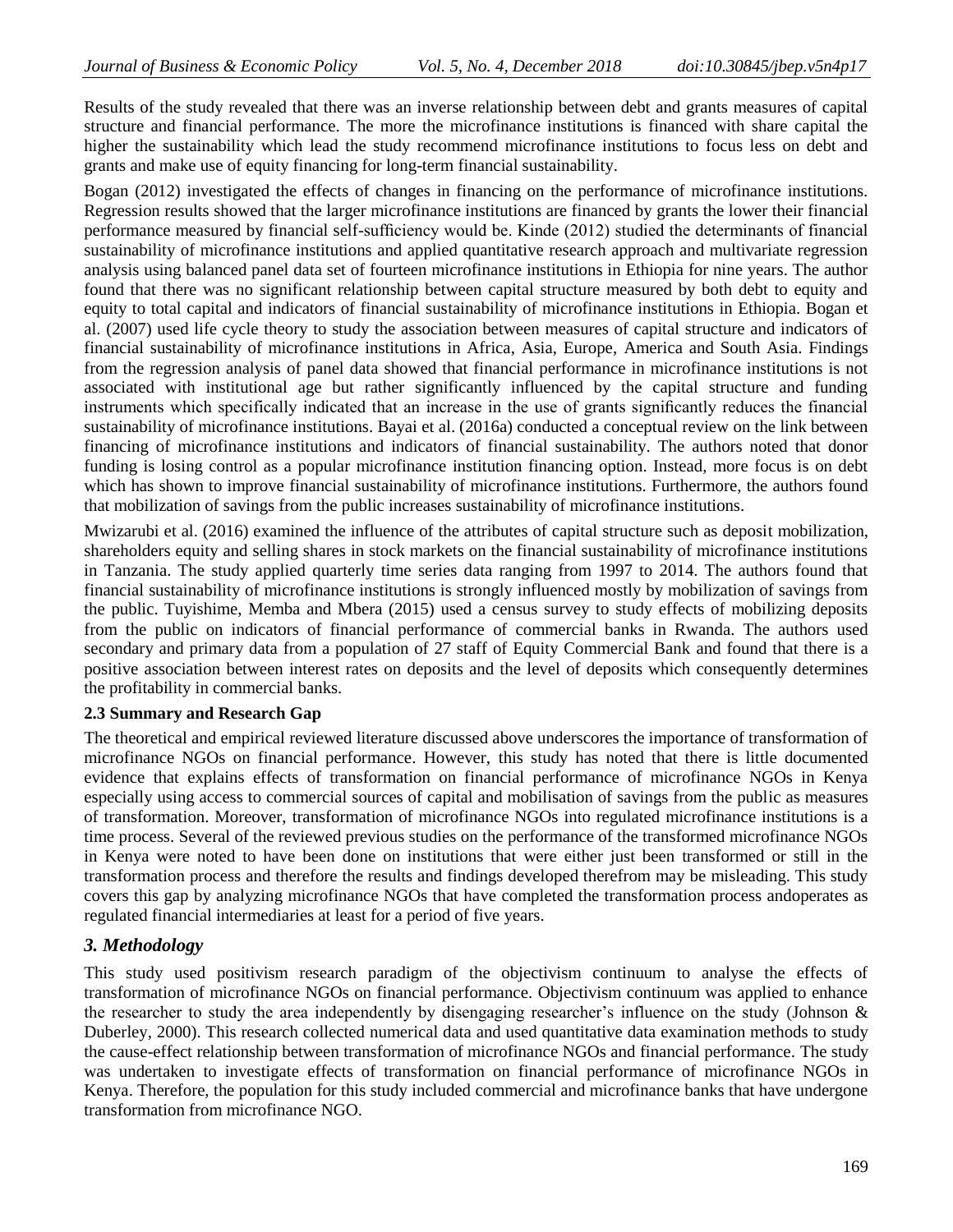By June 2015, the Kenyan banking sector was comprised of two (2) commercial banks that were transformed from microfinance NGO, namely Sidian Bank and Jamii Bora Bank (CBK Annual Report, 2015). The sector was also comprised of four (4) microfinance banks (MFBs) that were transformed from microfinance NGO including Faulu Microfinance Bank Ltd, Kenya Women Microfinance Bank Ltd, SMEP Microfinance Bank Ltd and Uwezo Microfinance Bank Ltd.The study has taken a census survey whereby all commercial and microfinance banks that have undergone transformation from microfinance NGO were involved in the investigation. Therefore the unit of analysis for this study had six (6) financial institutions including Sidian Bank, Jamii Bora Bank, Faulu Microfinance Bank Ltd, Kenya Women Microfinance Bank Ltd, SMEP Microfinance Bank Ltd and Uwezo Microfinance Bank Ltd.

In this research, the study applied secondary data that was collected from the Microfinance Information Exchange (Mix) Market database on the selected indicators of transformation and financial performance of the sampled microfinance institutions. The Mix Market is a non-profit organisation based in United States that has the most comprehensive, reliable and publicly available audited financial and outreach performance information on institutions that offer microfinance services and products to the poor, all over the world (Shu& Oney, 2014). Websites of the surveyed commercial and microfinance banks were also visited to access published audited financial and income statements to complement on the missing data collected from Mix Market. Moreover, individual microfinance institutions were contacted to get updated and detailed information.

The study used statistical ratios analyses to establish the association between transformation of microfinance NGOs and financial performance using unbalanced panel dataset of 6 cross sections (commercial and microfinance banks) for 19 years extending from 1997 to 2015. The period of investigation for this study was suggested to start from the year 1997 so as to give allowance for the study to have data before the transformation of some of the cross sections. Likewise, the collection of data ended in the year 2015 to allow the study to have complete annual data for all the cross sections in the latest year of data availability and accessibility during data collection. Unbalanced panel data resulted from the fact that the time series data collected and applied in this study was not the same for all the six cross sections.

The study preferred to use panel data because of its potential for the analysis of causal relationships between transformation and financial performance in the transformed microfinance NGOs (Berrington, Smith & Sturgis, 2006). Panel data can be analysed using fixed effects model or random effects model (Gujarat, 2009; Park, 2015). Hausman test was applied to make a decision on whether to use fixed effects regression model or random effects regression model for the analysis of panel data with the null hypothesis that the individual specific effects and the regressors in the model are not correlated. A test with a significant probability statistic value ( $p < 0.05$ ) indicated that fixed effect regression model was appropriate to analyse the panel data, otherwise random effect regression model was applied.

Shapiro-Wilk test and Kernel density plots were applied to examine the normality assumption for the distribution of the study variables. Collinearity diagnostic routine using pairwise correlation was performed in the linear regression model to detect existence of multicollinearity problem in theselected indicators of transformation of microfinance NGOs. Variance Inflation Factor (VIF) as well as tolerance statistic values were also used to check for multicollinearity. The rule of thumb used was that, if the resulting VIF value lies between 1 and 10 then there is no multicollinearity problem (Myers, 1990; Bowerman & O'Connell, 1990). Tolerance value was obtained by subtracting the value of  $\mathbb{R}^2$  from 1 (O'brien, 2007). Variables with tolerance statistic values less than 0.1 were considered as having multicollinearity problem (Tabachnick & Fidell, 2001; Katz, 2011).

Heteroskedasticity test using Breusch-Pagan Test/Cook-Weisberg was deployed to examine the existence of constant variance among the range of predictor variables/error terms i.e.  $Var(u/X_1, \ldots, X_k) = \sigma^2$ . The study performed also the Wooldridge test to check if the error terms from consecutive time periods are uncorrelated (Studenmund, 2013), that is, the error term for period *t-1* is uncorrelated with the error term for period *t*. Robust consistent standard errors approach was carried out in the regression models to clear all possible heteroscedasticity and autocorrelation problems in the models (Long & Ervin, 2000; Hayes & Cai, 2007). To check whether the values of response variable for two different periods are not related with each other (i.e. stationarity test), the study used Fisher test for panel unit root using an augmented Dickey-Fuller (ADF) to examine existence of unit root in the dependent variable, i.e. financial performance. A significance level (alpha) of p < 0.05 was applied in this study. The study rejected the null hypotheses if the calculated test statistic value was significant, i.e. falls below the chosen significance level ( $p < 0.05$ ).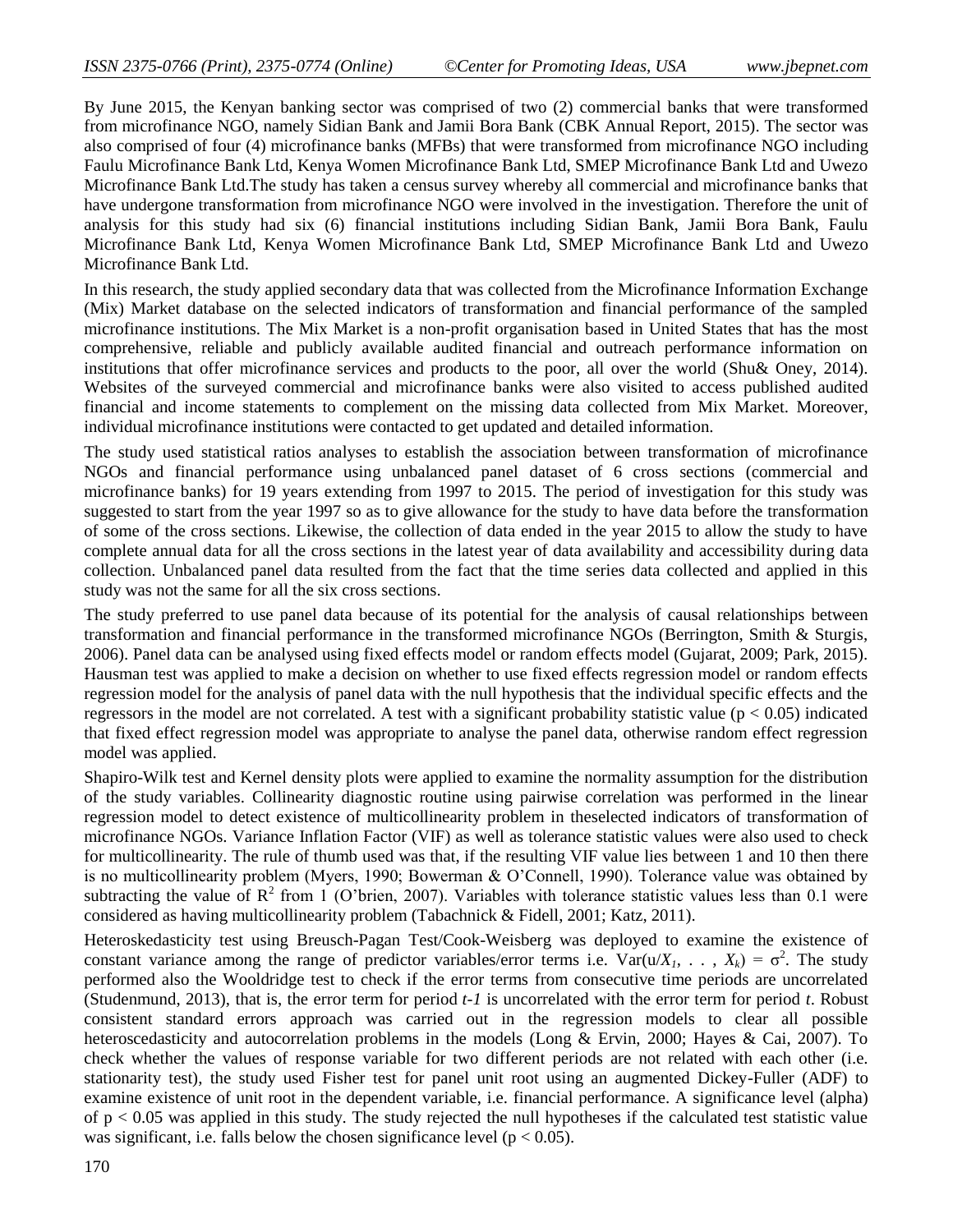# **3.1 The Model**

To analyse the effects of transformation of microfinance NGOs on financial performance, the following basic panel data regression model was applied:

$$
Y_{i,t} = \alpha + \beta X' + u_{i,t}
$$
 where  $i = 1...N$  and  $t = 1...T$  (1)  
Where:

*i* stands for cross section dimension i.e. individual microfinance institutions and *t* stands for the period of time dimension.  $\alpha$  is scalar,  $\beta$  is a Kx1 vector and  $X_{i,t}$  is a vector of selected indicators of transformation of microfinance NGOs. Beyond the institution-specific variables identified, the study believed that the individual institutions might have other unobserved characteristics that differentiate them from each other. To estimate the panel data model that takes care of such unobserved individual-specific effects, this study applied a one way error component model and re-write equation (1) as follows:

$$
Y_{i,t} = \alpha + \beta X' + \mu_t + \nu_{i,t} \tag{2}
$$

Where:

 $u_{i,t} = \mu_i + v_{i,t}$  and  $\mu_i$  stands for the unobserved heterogeneity time-invariant institution specific effect and  $v_{i,t}$ denotes the remainder of the disturbances.

### **3.2 Model Specification**

Variables and indicators included in the empirical model were selected with reference to the reviewed literature and availability of data. This study aimed to test and examine the effects of transformation on the level of financial performance of microfinance NGOs, that is, transformation enables the regulated microfinance institutions to earn higher return on assets, higher return on equity and higher operational self-sufficiency. Following the recent literature, the following econometric panel data model with aggregated time effects was estimated:

$$
Y_{i,t} = \alpha_i + \delta_i X_{i,t} + \beta_i \text{Trans}_{i,t} + \varepsilon_{i,t}
$$
\n(3)

\nWhere:

 $Y_{i,t}$  is the response variable i.e. financial performance of the microfinance bank *i* at time *t*, with  $i = 1,...,6$ ,  $t =$ 1,..., 19,  $\alpha_i$  is the value of a constant term, *X<sub>i</sub>* represent control variables for the microfinance bank *i* at time *t* with coefficient  $\delta_i$ , Trans<sub>*i,t*</sub> represent the transformation indicators of the microfinance institution *i* at time *t* with a coefficient  $\beta_i$ , and  $\varepsilon_{i,t}$  is the error term. Transformation indicators will include debt to equity ratio, debt to asset ratio and deposits to total assets ratio.

#### **3.3 Explanation and Operationalization of the Study Variables**

Transformation of microfinance NGOs in this study was assessed by change in financing structure of the microfinance institution (Hoque et al., 2011; Dawar, 2014). Hence, transformation was proxied by financing structure indicators i.e. debt to equity ratio, debt to asset ratio and deposits to total assets ratio (Bogan et al., 2007; Chahine et al., 2010; Bogan, 2012; Kodongo, Mokoaleli-Mokoteli and Maina, 2014; Abrar & Javaid, 2016). Debt to equity ratio indicates the percentage of borrowed fund used by the microfinance institution as a source of capital funding relative to its equity (Kyereboah-Coleman, 2007; Kipesha & Zang, 2013; Abrar et al., 2016). Higher values of debt to equity ratio indicate that the capital of the microfinance institution is highly financed by debt than equity and therefore shows higher risks to lenders (Maina & Ishmail, 2014). Thus, by and large, the study expected a negative effect of debt to equity ratio on the indicators of financial performance (Sekabira, 2013; Quayes, 2012; Quayes et al., 2014; Javed, Rao, Akram, & Nazir, 2015; Quayes, 2015).

Debt to asset ratio looks at the amount of funds borrowed by the microfinance institution in relation to its total assets (Bogan et al., 2007; Dawar, 2014; Abrar et al., 2016). If the capital structure of the microfinance institution is highly financed by debt then the value of debt to assets ratio will be higher. Higher composition of debt relative asset in the financing structure of the microfinance institution is associated with low financial performance (Sekabira, 2013; Maina et al., 2014). Thus, the study expected a negative effect of debt to asset ratio on the indicators of financial performance of microfinance institutions. Deposits to total assets ratio indicates the segment of the capital structure of the microfinance institution that is financed by public savings (Bogan, 2012; Awaworyi et al., 2014). Deposits provide cheaper sources of funding and as such lowers the cost of operations for microfinance institutions and in return increase the financial sustainability of the microfinance institutions through increased profitability (Helms, 2006; Bayai et al., 2016a). Therefore, the study expected a positive effect of deposits to total assets ratio on the indicators of financial performance (Awaworyi et al., 2014).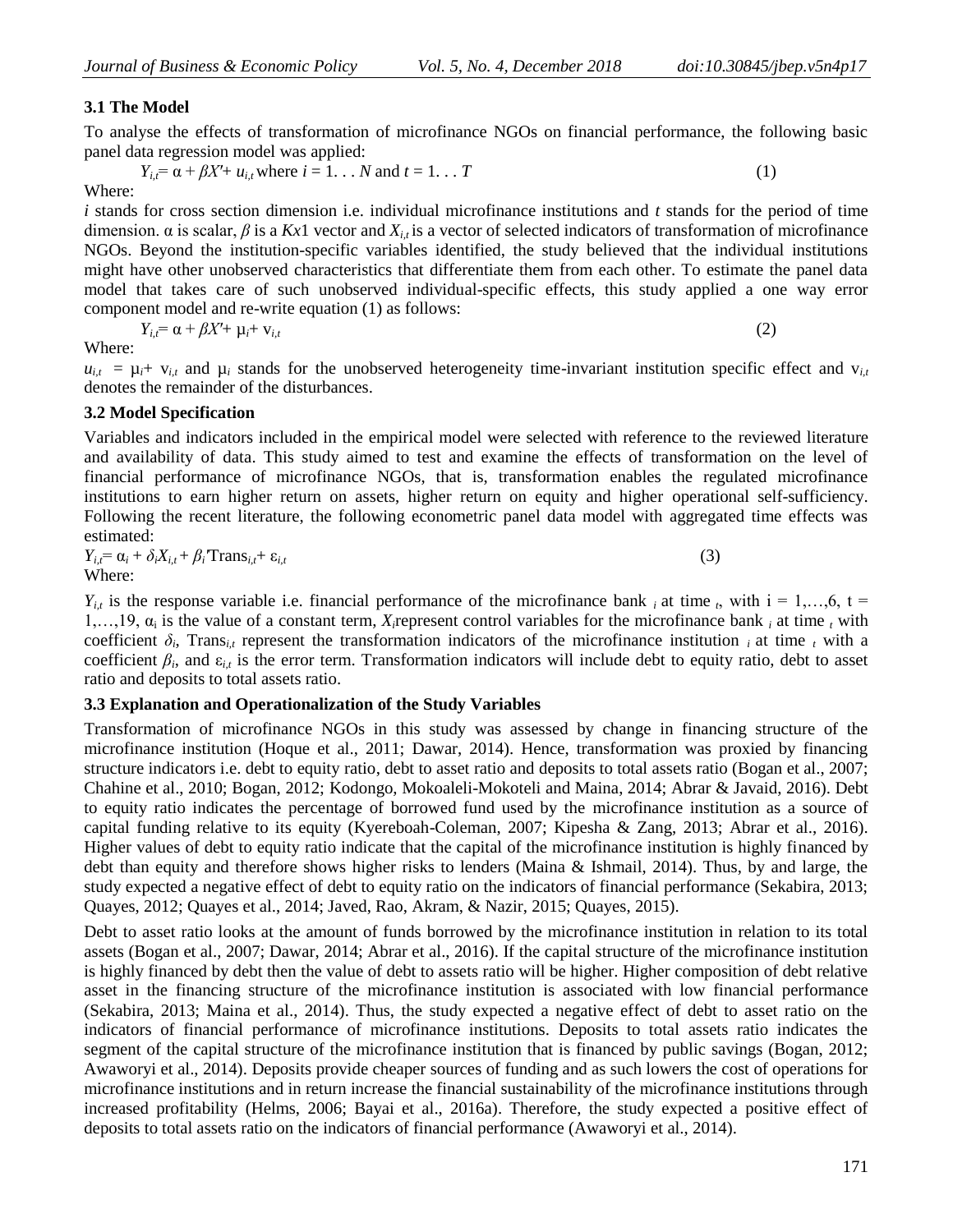Financial performance in microfinance institutions has conventionally been assessed by using the same financial ratios applied in the performance of traditional banks (Mustafa & Saat, 2013). To remain consistent and for the purpose of comparability with previous findings, this study used overall financial performance ratios as indicators of financial performance of the transformed microfinance NGOs. The common indicators used to evaluate the overall financial performance in microfinance institutions literature include return on assets (ROA), return on equity (ROE) and operational self-sufficiency (OSS) (MixMarket, 2006; Chahine & Tannir, 2010; Rahman & Mazlan, 2014).

ROAdenotes a commercially desirable rate of return at which the microfinance institution is able to utilize market capital funding and the possibility of becoming a regulated microfinance institution (Adhikary &Papachristou, 2014). A positive return on assets value indicates that the microfinance institution is financially sustainable (Bassem, 2012). Return on equity (ROE) also measures the overall profitability by looking at the efficiency of the microfinance institution to generate a return of each shareholder equity fund (Dissanayake, 2014; Rahman et al., 2014). It is an accounting ratio that measures common stock owner's interest. A microfinance institution is considered to be financially sustainable if generates positive return on equity values (Bassem, 2012). OSS is an accounting ratio which provides information that indicates whether the microfinance institutions is earning enough revenue that can be used to clear the total costs (Hartarska et al., 2007; Schäfer & Fukasawa, 2011; Quayes, 2015). A microfinance institution with OSS value of 100% or more indicates that the microfinance institution is earning enough revenue that covers total costs (Bassem, 2012; Quayes, 2015).

Furthermore, thestudy used institutional size variable (proxied by the total value of assets that the microfinance institution owns) to control for differences in the size of the microfinance institutions. Larger microfinance institutions have higher chances of enjoying economies of scale and scope which in turn enhances the financial performance than small ones (Ndambu, 2011; Singh, Goyal & Sharma, 2013). In order to maintain consistency with other ratios in the analysis and avoid deflation of assets, this study used natural logarithm of institution's total assets. Therefore, the study expected a positive effect of institutional size on the indicators financial performance of microfinance institution (Quayes, 2012).Likewise, the study used institutional age variable (proxied by total number of years the microfinance institution has been in operation) to control for the differences in time the institutions have been in operation. Institutional age controls for learning effect among the microfinance institutions especial on financial performance (Adhikary et al., 2014). Older microfinance institutions are likely to be more experienced and utilize their resources efficiently which in turn will enable them to achieve higher financial and outreach performance than new ones (Hermes, Lensink & Meesters, 2011; Singh et al., 2013). Thus, the study expected a positive effect of institutional age on both financial performance indicators of microfinance institutions (Okumu, 2007). The study adopted the definition and categories of microfinance institution's age as provided by Mix Market (i.e. new, young and mature) and applies dummy variables to attach numerical values to the strings (Bogan et al., 2007).

# *4. Empirical/Econometric Results and Discussions*

The presentation of the econometric results and discussions of effects of transformation on financial performance is done in three different sections based on the selected measures of financial performance i.e. return on assets, return on equity and operational self-sufficiency. Table 4.1 presents summary statistics of the indicators of transformation and financial performance used in the analysis. It can be noted that the average profitability performance of the surveyed institutions is very low indicated by the -5.9 percent and -24.7 percent values of return on assets and return on equity respectively. However, the microfinance institutions appear to be operationally sustainable since the reported average operational self-sufficiency value is 1.05. The average value for debt to equity ratio of the microfinance institutions is 3.49 with a standard deviation of 2.73 and the average value for debt to asset ratio is 0.6 that has a standard deviation of 0.21. On average, the microfinance institutions had a 44.6% capital financing from deposits.

| Variable    | Obs. | Mean        | Std. Dev. | Min      | Max      |
|-------------|------|-------------|-----------|----------|----------|
| <b>ROA</b>  | 91   | $-.0592209$ | .3813839  | $-3.36$  | .0836    |
| <b>ROE</b>  | 91   | $-.246844$  | 2.593523  | $-24.62$ | .4674    |
| <b>OSS</b>  | 85   | 1.05277     | .2166718  | .3428    | 1.4051   |
| <b>DER</b>  | 92   | 3.490009    | 2.73025   | .07      | 14.59    |
| <b>DAR</b>  | 92   | .6793889    | .2125856  | .0678703 | .9358397 |
| <b>DTAR</b> | 59   | .4469037    | .1584011  | .0111036 | .7472536 |

**Table 4.1** *Summary Statistics*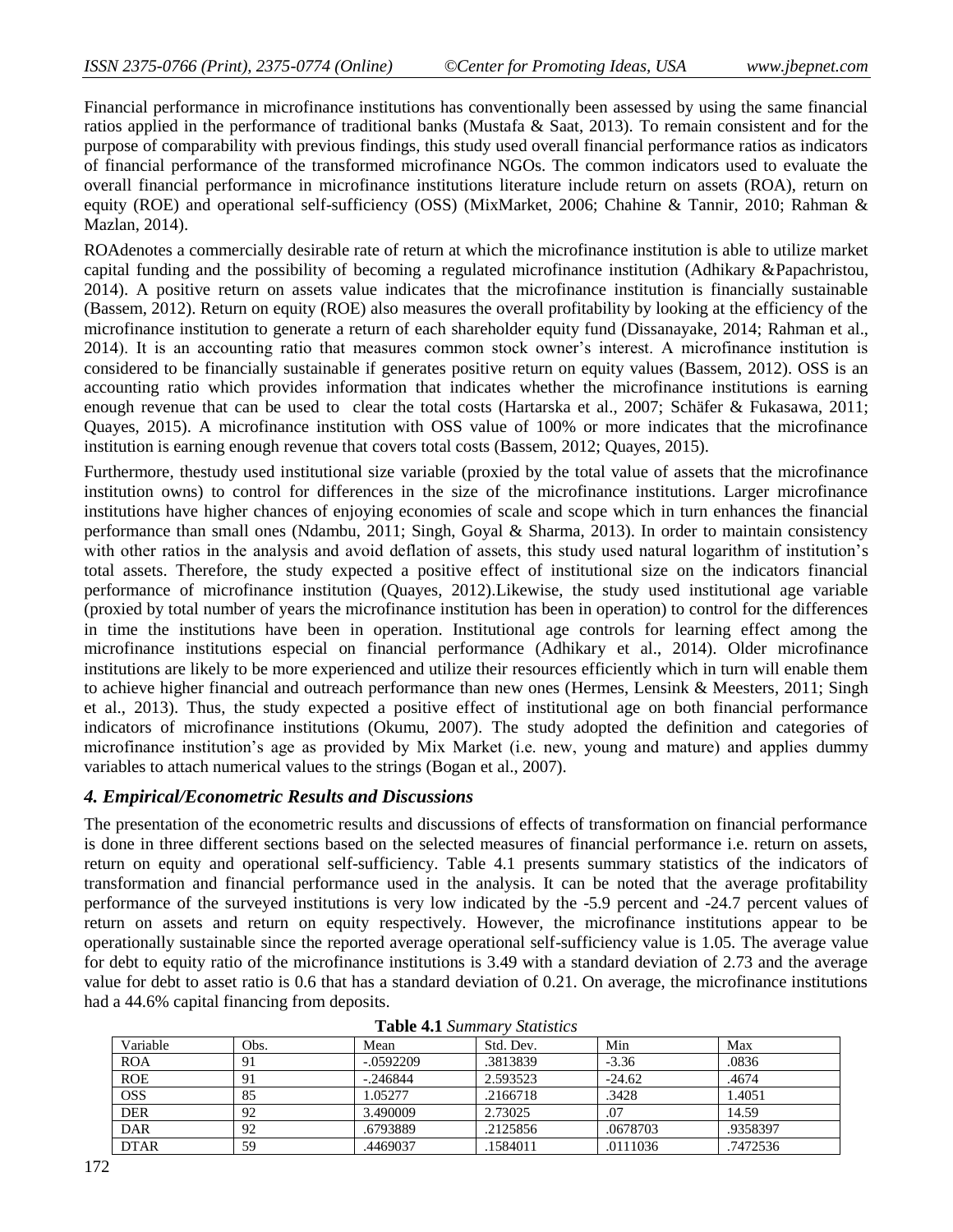#### **4.1 Transformation of Microfinance NGOs and Return on Assets**

The study used random effects regression model with consistent robust standard errors approach to analyse the effects of the selected indicators of transformation of microfinance NGOs on financial performance as measured by return on assets (ROA). To establish the actual regressors, the study applied backward stepwise regression method with a 0.1 significance level for the coefficients where DTAR was removed and the final model used is given below:

 $lnROA$   $i_t = \beta_0 + \beta_1 lnDER_{i,t} + \beta_2 lnDAR_{i,t} + \beta_3 lnAssets_t + \beta_4 lnAge_t + u_{i,t}$  (4) Where:

*lnROA*<sub>*it*</sub> is the natural logarithm of return on assets (dependent variable),  $\beta_0$  is the value of a constant term, *lnDER*<sub>*i*</sub>, stands for natural logarithms of debt to equity ratio, *lnDAR*<sub>*i*</sub>, is the natural logarithm of debt to asset ratio, *lnAssets* represents the natural logarithm of assets, *lnAge* stands for the natural logarithm of age, *β1-4* represents the coefficients of the independent variables, and $u_{i,t}$  is the error term. All variables are for the microfinance bank  $_i$  at time, with  $i = 1... 6$ , and  $t = 1... 19$ 

The statistical significance test revealed a very significant overall Wald chi2 (4) = 215.95, Prob> chi2 = 0.0000. Therefore, the study rejected the null hypothesis that all coefficients of the variables (except the intercept) that are not significant individually are equal to zero (Wooldridge, 2002; Bassem, 2012) and concluded that at the 0.05 level, the estimated regression model was significant at establishing the effects of transformation of microfinance NGOs on return on assets indicator of financial performance. The R-squared values indicated that using return on assets as an indicator of financial performance, the variations that can be explained by transformation is higher from one microfinance institution to the next than within a microfinance institution. However, overall, the estimated regression model explains 35.44% of the variations in the return on assets measure of financial performance using the selected independent variables (see Table 4:2).

Econometric results indicated a very significant effect of debt to equity ratio on return on assets. As expected, the study noted a statistically adverse coefficient that is significant at the 0.05 level. Results show that for one unit increase in debt to equity ratio, return on assets is anticipated to decrease by 0.0546 units, when the remaining variables in the model are kept constant. This means that when a microfinance institution moves to commercial debt, its profitability, measured by return on assets, decreases. This result affirms the findings in the study of Dawar (2014), Maina and Ishmail (2014) and Ronoh and Ntoiti (2015) who evidenced a negative and significant effect of debt to equity ratio on financial performance. On the contrary, the study differs with the findings of Dissanayake (2014), Abrar and Javaid (2016) and Prakash (2016) who verified that the more the microfinance institution is financed by debt, the more profitable and sustainable the institution becomes and this could possibly be resulting from larger sample used by the authors.

The outcome of the regression analysis, further indicated that there is a statistically significant effect of debt to asset ratio on return on assets. Unexpectedly, the study noted a direct coefficient that is significant at the 0.05 level. Results show that for one unit increase in debt to asset ratio, return on assets is anticipated to increase by 0.1584 units, when the remaining variables in the model are kept constant. This finding suggests that leveraging, proxied by debt to asset ratio, increases return on assets measure of profitability in microfinance institutions. This outcome is broadly in harmony with the findings of Kodongo et al. (2014) and Abrar et al. (2016) who evidenced that the more leveraged (higher debt to assets ratio) microfinance institutions have higher profitability (return on assets). However, evidence of this study is in contrast with the findings of Bogan (2012).

Econometric results indicated that institutional size significantly affected return on assets. As expected, the coefficient of institutional size, proxied by number of assets owned by the institution is positive and statistically significant at the 0.05 level. Results show that for one unit increase in the institutional size, return on assets is anticipated to increase by 0.0088 units, when the remaining variables in the model are kept constant. This implies that microfinance institutions with relatively more assets have higher return on assets measure of financial performance. This result affirms the findings developed in (Cull et al., 2007; Hartarska et al., 2007; Dawar, 2014; Adhikary et al., 2014; Tchuigoua, 2015; Akben-Selcuk, 2016; King'ori, Kioko & Shikumo, 2017) which suggest that larger microfinance institutions earn higher profitability because they enjoy higher reputation, economies of scale and have the ability to use significant effect in products and influence markets. On the contrary, Bassem (2012) and Abrar et al. (2016) found a negative effect of institutional size on return on assets in microfinance institutions.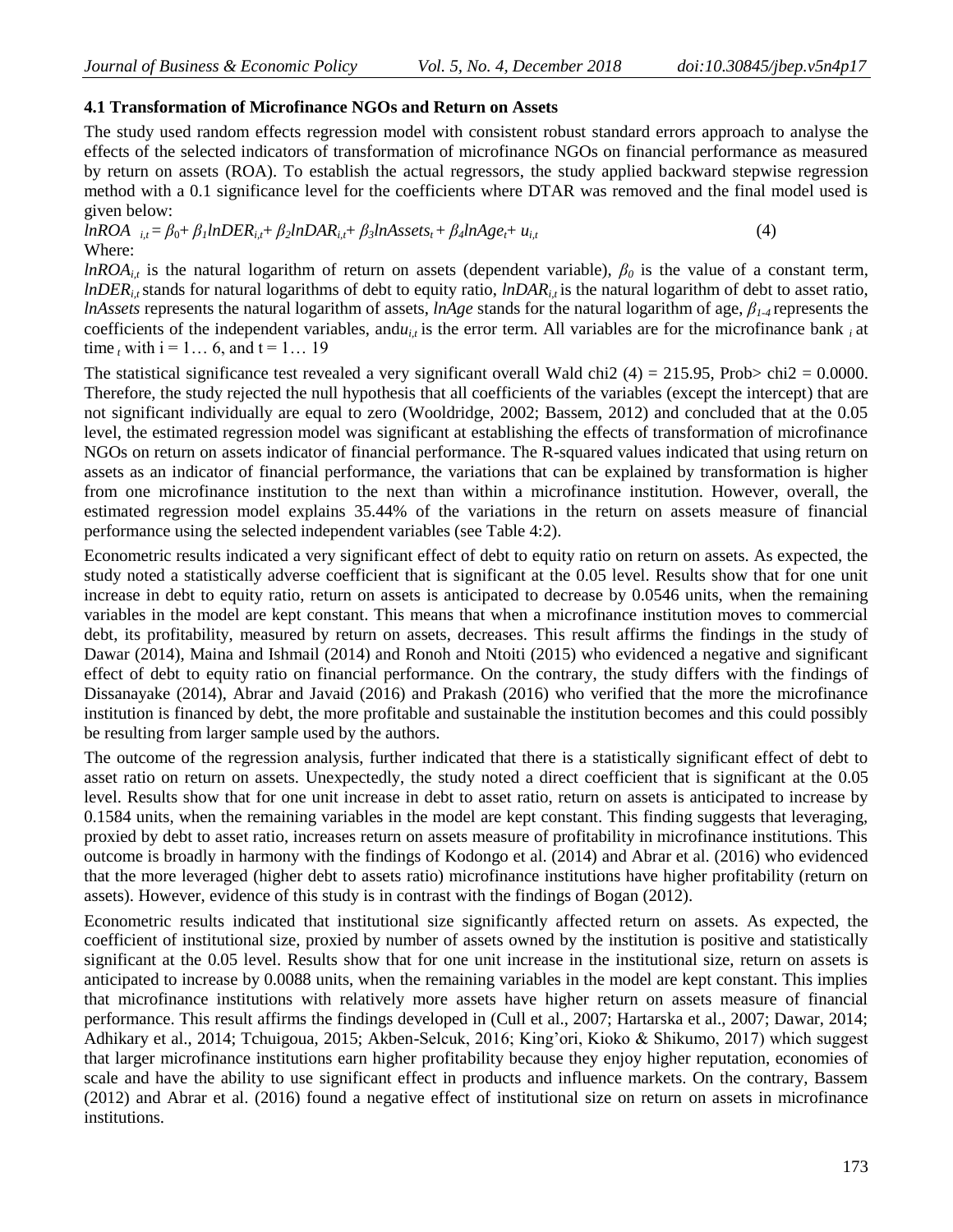Unexpectedly, results revealed that institutional age has an adverse non-significant effect on return on assets. The coefficient of institutional age is negative and statistically insignificant at the 0.05 level. Results show that for one unit increase in institutional age, return on assets is anticipated to decrease by 0.0266 units, when the remaining variables in the model are kept constant. The non-significant coefficient in this model suggests that as the microfinance institution matures, the option for commercial sources of capital per se does not outshine profitability measured by return on asset. Probably, this could be explained by the failure of mature microfinance institutions to adjust to the changing competitive product and factor market place compared to the emerging institutions. This evidence is not in accordance with the suggestions of life cycle theory of institutional development. This result concurs with the findings of Dawar (2014). Interestingly, Bassem (2012), Adhikary et al. (2014) and Bayai et al. (2016a) found dissimilar results noting that the financial performance of new microfinance institutions is poor because of low technology, lack of sufficient capital, small client base and operational challenges.

| lnROA |                     | Coef. Robust Std. Err. z             | P >  Z  |                    |  |
|-------|---------------------|--------------------------------------|---------|--------------------|--|
|       | $lnDER - 0.0545846$ | .0112934                             | $-4.83$ | 0.000              |  |
|       | $lnDAR$ .158441     | .0367094                             |         | 4.32 0.000         |  |
|       | lnAssets .0088125   | .0055549                             |         | 1.59 0.003         |  |
| lnAge | .0265856            | .044003                              |         | $0.60$ $0.106$     |  |
| cons  | -.0440407           | .0774359                             | $-0.57$ | 0.570              |  |
| R-sa  |                     | Within = $0.2932$ Between = $0.9336$ |         | Overall = $0.3544$ |  |

**Table 4:2 Random Effect Regression Model: Effects of Transformation on Return on Assets**

#### **4.2 Transformation of Microfinance NGOs and Return on Equity**

This study used random effects regression model with consistent robust standard errors approach to analyse the effects of the selected indicators of transformation of microfinance NGOs on financial performance as determined by return on equity (ROE). To establish the actual regressors, the study applied backward stepwise regression method with a 0.1 significance level for the coefficients where DTAR was removed and the final model used is given below:

 $lnROE$   $i_t = \beta_0 + \beta_1 lnDER_{i,t} + \beta_2 lnDAR_{i,t} + \beta_3 lnAssets_t + \beta_4 lnAge_t + u_{i,t}$  (5) Where:

*lnROE*<sub>*it*</sub> is the natural logarithm of return on equity (dependent variable,  $\beta_0$  is the value of a constant term, *lnDER*<sub>*i*</sub>, stands for natural logarithms of debt to equity ratio, *lnDAR*<sub>*i*</sub>, is the natural logarithm of debt to asset ratio, *lnAssets* represents the natural logarithm of assets, *lnAge* stands for the natural logarithm of age, *β1-4* represents the coefficients of the independent variables, and $u_{i,t}$  is the error term. All variables are for the microfinance bank  $_i$  at time *t*. with  $i = 1... 6$  and  $t = 1... 19$ .

A very significant overall Wald chi2 (4) = 99.80, Prob> chi2 = 0.0000 was reported at the 0.05 level. Therefore, the study rejected the null hypothesis that all coefficients are equal to zero and concluded that the estimated regression model was significant at establishing the effects of transformation of microfinance NGOs on return on equity indicator of financial performance. The R-squared values indicate that using return on equity as a measure of financial performance, the variations that can be explained by transformation is higher from one microfinance institution to the next than within a microfinance institution. However, overall, the estimated regression model explains 21.70% of the variations in the return on equity using the selected independent variables (see Table 4:3). Regression results indicated a significant effect of debt to equity ratio on return on equity. As expected, the coefficient is negative and statistically significant at the 0.05 level. Results show that for one unit increase in debt to equity ratio, return on equity is anticipated to decrease by 0.1423 units, when the remaining variables in the model are kept constant. This means that highly leveraged (high debt to equity ratio) microfinance institutions have poor financial performance measured by return on equity. This evidence is in line with findings developed in Dissanayake (2012) and Dawar (2014). However, the findings of this study are at odds with the evidence found in the study of Berger & Di Patti (2006), Maisch et al. (2006), Abrar et al. (2016) and Omare (2017) who found a positive relationship between debt to equity ratio and return on assets and concluded that firms with higher debt to equity ratio have higher profitability measured by return on equity.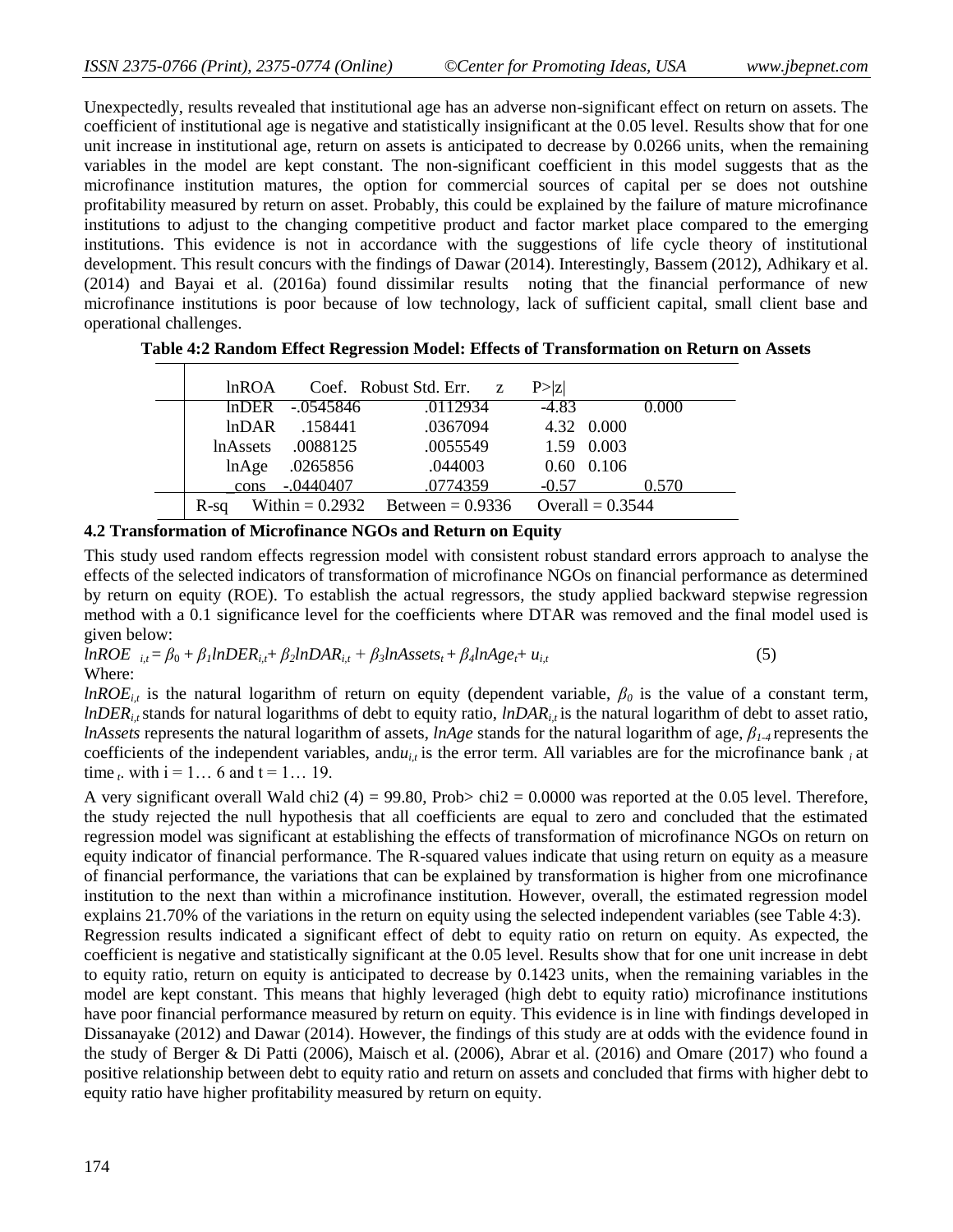Econometric results exhibited a very significant effect of debt to asset ratio on return on equity. Surprisingly, the coefficient is positive and statistically significant at the 0.05 level. Results show that for one unit increase in debt to asset ratio, return on equity is anticipated to increase by 0.3026 units, when the remaining variables in the model are kept constant. This means that highly leveraged (high debt to asset ratio) microfinance institutions attain greater outreach and thus higher premium from credit advanced that translates into income flow and thus profitability for the microfinance institutions. This result concurs with the findings in the study of Kyereboah-Coleman (2007) and Omare (2017) who found that debt to asset ratio influences profitability of the firm. However, this evidence contrasts with the findings of Kodongo et al. (2014), which could be explained by the fact that the authors have used a sample of listed firms in Kenya.

Institutional size reported a significant effect on the return on equity. As expected, the coefficient is positive and statistically significant at the 0.05 level. Results show that for one unit increase in microfinance institution size, return on equity is anticipated to increase by 0.0575 units, when the remaining variables in the model are kept constant. This result implies that large microfinance institutions have slightly higher financial performance measured by return on equity. This could possibly be due to the fact that larger microfinance institutions usually are more diversified, have relatively more capacities and more resources. This result concurs with the evidence found in the study of Abrar et al. (2016), Omare (2017) and Akben-Selcuk (2016). However, this result is in contrast with the findings in the study of Kodongo et al. (2014).

Econometric results indicated that institutional age inversely affected the return on equity. Unexpectedly, the coefficient is negative and statistically insignificant at 0.05 level. Results show that for one unit increase in microfinance age, return on equity is anticipated to decrease by 0.0379 units, when the remaining variables in the model are kept constant. This finding suggests that older microfinance institutions tend to have poor financial performance measured by return on assets which could be caused by "inertia effects" which causes microfinance institutions to become inflexible and face difficulties to cope with the rapidly changing business environment in which they operate. However, the non-significant coefficient in this model implies that aging and as the microfinance institution opt for commercial sources of capital does not compromise the financial performance measured by return on equity. This result is in line with the findings in the study of Abrar et al. (2016) and Akben-Selcuk (2016).

| lnROE |                        | Coef. Robust Std. Err. z                                     |                      | P >  z |  |  |
|-------|------------------------|--------------------------------------------------------------|----------------------|--------|--|--|
|       | $ln$ DER $-142274$     |                                                              | .0537629 -2.65 0.008 |        |  |  |
|       | $ln\text{DAR}$ 3025547 |                                                              | .0635741 4.76 0.000  |        |  |  |
|       |                        | lnAssets .0574576 .0284536 2.02 0.043                        |                      |        |  |  |
|       |                        | lnAge -.037934 .1118137 -0.34 0.104                          |                      |        |  |  |
|       | cons -.6417994         |                                                              | .3823889 -1.68 0.093 |        |  |  |
|       |                        | R-sq Within = $0.2155$ Between = $0.7768$ Overall = $0.2170$ |                      |        |  |  |
|       |                        |                                                              |                      |        |  |  |

# **4.3 Transformation of Microfinance NGOs and Operational Self-Sufficiency**

This study used random effects regression model with consistent robust standard errors approach to analyse the effects of the selected indicators of transformation of microfinance NGOs on financial performance as measured by operational self-sufficiency (OSS). To establish the actual regressors, the study applied backward stepwise regression method with a 0.1 significance level for the coefficients where DTAR was removed and the final model used is given below:

$$
lnOSS_{i,t} = \beta_0 + \beta_1 lnDER_{i,t} + \beta_2 lnDAR_{i,t} + \beta_3 lnAssets_t + \beta_4 lnAge_t + u_{i,t}
$$
\n
$$
(6)
$$
\nWhere:

*lnOSS*<sub>*i,t*</sub> is the natural logarithm for operational self-sufficiency (dependent variable),  $\beta_0$  is the value of a constant term,  $lnDER_{i,t}$  stands for natural logarithms of debt to equity,  $lnDAR_{i,t}$  is the natural logarithm of debt to asset ratio, *lnAssets* represents the natural logarithm of assets, *lnAge* stands for the natural logarithm of age, *β1-4*  represents the coefficients of the independent variables, and $u_{i,t}$  is the error term. All variables are for the microfinance bank *i* at time *t* with  $i = 1...$  6 and  $t = 1...$  19.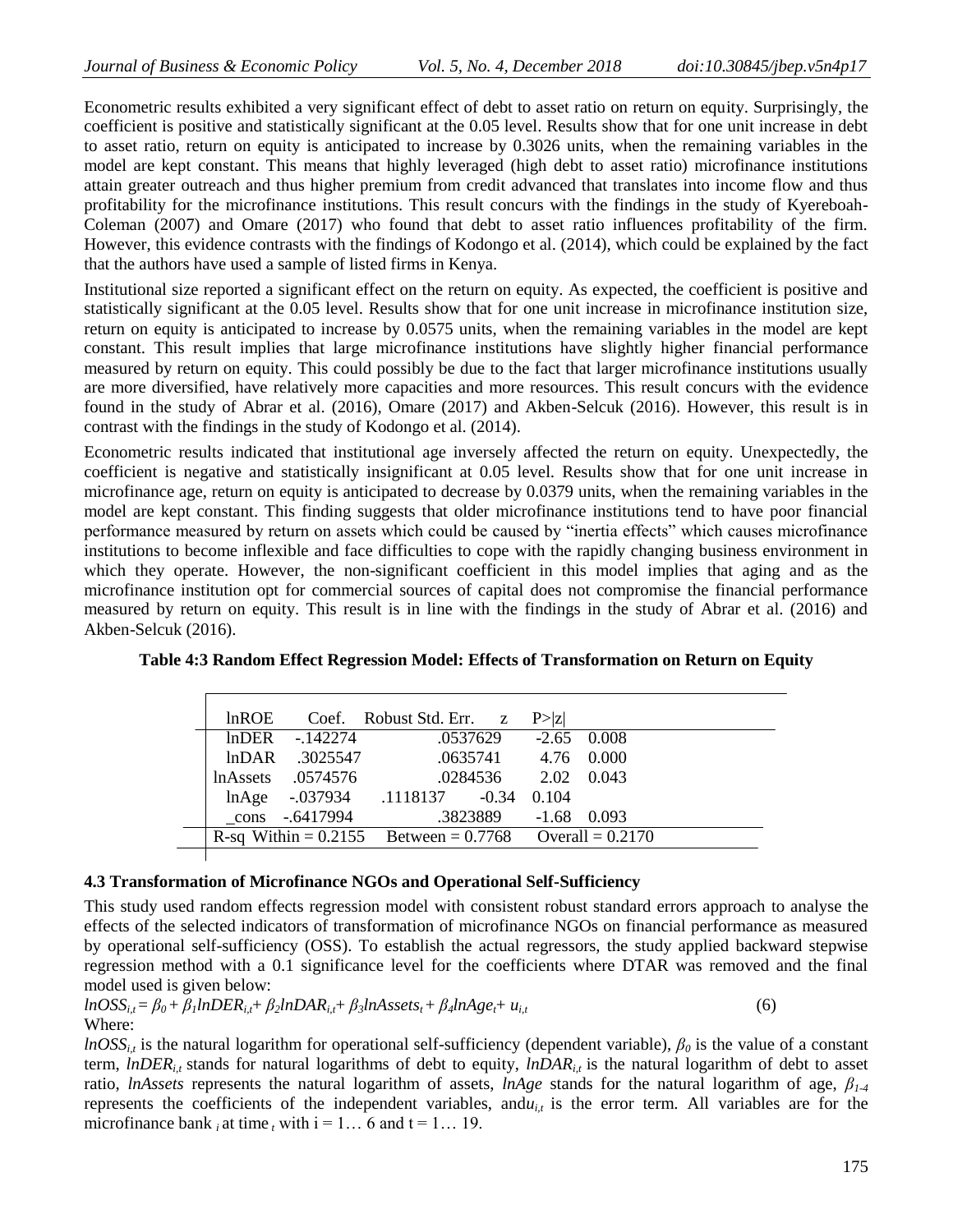The statistical significance test revealed a very significant overall Wald chi2 (4) = 297.49, Prob> chi2 = 0.0000. Therefore, the study rejected the null hypothesis that all coefficients of the variables that are not significant individually are equal to zero and concluded that at the 0.05 level, the estimated regression model was significant at establishing the effects of transformation of microfinance NGOs on operational self-sufficiency indicator of financial performance. The R-squared values indicated that using operational self-sufficiency as a measure of financial performance, the variations that can be explained by transformation is higher within a microfinance institution than from one microfinance institution to the next. However, overall, the estimated regression model explains 34.07% of the variations in operational self-sufficiency using the selected independent variables (see Table 4:4).

Econometric results demonstrated that debt to equity ratio inversely affected the operational self-sufficiency. As expected, the coefficient is negative and statistically significant at the 0.05 level. Results show that for one unit increase in debt to equity ratio, operational self-sufficiency is anticipated to decrease by 0.2717 units, when the remaining variables in the model are kept constant. This implies that when a microfinance institution opts for commercial debt, its sustainability measured by operational self-sufficiency declines. In other words, this means that less leveraged microfinance institutions have better financial performance measured by operational selfsufficiency. The increased use of commercial debt rises costs of capital funding such as interest paid to investors for debts which tend to increase financial expenses resulting to a negative effects on net income and consequently leading to the decrease in operational self-sufficiency. This result is in line with the findings in the study of Hartarska et al. (2007), Hoque et al. (2011), Ngo (2012) and Quayes (2012). Moreover, finding the same results, Kinde (2012) argued that the more the microfinance institutions are financed by debt, the more they will be deficient in their operational self-sufficiency. On the contrary, Dissanayake (2014) and Abrar and Javaid (2014) evidenced a positive relationship between debt to equity ratio and operational self-sufficiency.

Further, the results indicated that debt to asset ratio inversely affected the operational self-sufficiency. As expected, the coefficient is negative but statistically significant at the 0.05 level. Results show that for one unit increase in debt to asset ratio, operational self-sufficiency is anticipated to decrease by 0.6728 units, when the remaining variables in the model are kept constant. This implies that higher leverage (high debt to asset ratio) does not improve financial performance measured by operational self-sufficiency in microfinance institutions. This evidence is in line with the study of Bogan et al. (2007) and Bogan (2012) whose results also indicated an inverse and statistically significant influence of debt relative to asset ratio on operational self-sufficiency measure of financial performance.

The results of the study, further indicated that institutional size significantly affected the operational selfsufficiency. As expected, the coefficient is positive and statistically significant at the 0.05 level. Results show that for one unit increase in microfinance institution size, operational self-sufficiency is anticipated to increase by 0.0499 units, when the remaining variables in the model are kept constant. This implies that mature microfinance institutions have more resources at their disposal, enjoy higher reputation and economies of scale which increase profitability and consequently the operational self-sufficiency. This finding affirms the dictates of life cycle theory which explains transition and development of microfinance institutions. This result confirms findings in the study of Hartarska et al. (2007), Bogan (2012), Dawar (2014) and Tchuigoua (2015). On the contrary, Avortri & Wereko (2016) evidenced a negative and statistically significant effect of institutional size on operational selfsufficiency in microfinance institutions in Ghana.

Results from the econometric analysis indicated that institutional age inversely affected the operational selfsufficiency. Unexpectedly, the coefficient is negative and statistically significant at 0.05 level. Results show that for one unit increase in microfinance age, operational self-sufficiency is anticipated to decrease by 0.0152 units, when the remaining variables in the model are kept constant. This result suggests that as microfinance institutions grow older, their operational self-sufficiency diminishes. This could possibly be explained by the tendency of older microfinance institutions to give bigger and unaffordable loans which in turn results into poor operational self-sufficiency. This result concurs with the findings in the study of Cull et al. (2007), Bogan et al. (2007), Bogan (2012) and Awaworyi et al. (2014). However, the study is in contrast with the findings in the study of Ndambu (2011) which applied simple OLS regression model, Adhikary et al. (2014) which used large data set and Generalised Method of Moments and Avortri et al. (2016) who found a positive and statistically significant effect of institutional age on operational self-sufficiency in microfinance institutions.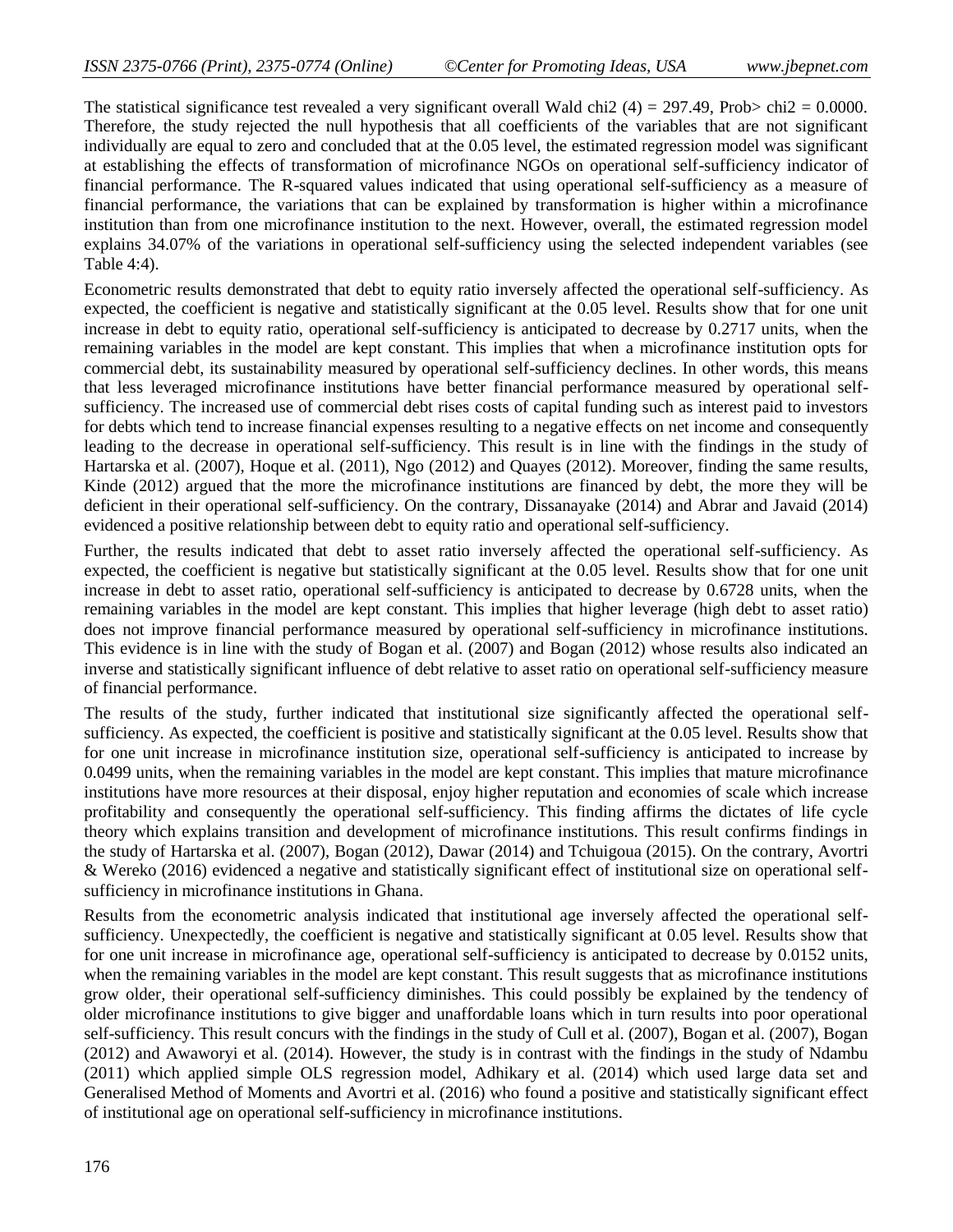| 1nOSS   | Coef. Robust Std. Err. z |          |         | P >  Z                                                  |  |
|---------|--------------------------|----------|---------|---------------------------------------------------------|--|
|         | $lnDER - 2716514$        | .0778085 | $-3.49$ | 0.000                                                   |  |
|         | lnDAR -.6728318 .1127869 |          | 5.97    | 0.000                                                   |  |
|         | lnAssets .0499027        | .0315009 | 1.58    | 0.003                                                   |  |
|         | $lnAge - 0152456$        | .169758  | 0.09    | 0.028                                                   |  |
| cons    | .7633517                 | .4093406 | 1.86    | 0.062                                                   |  |
| $R$ -sa |                          |          |         | Within = $0.3544$ Between = $0.0772$ Overall = $0.3407$ |  |

**Table 4:4 Random Effect Regression Model: Effects of Transformation on Operational Self-Sufficiency**

## *5. Conclusion and Recommendations*

The study has given an account of the effects of transformation of microfinance NGOs on financial performance. Findings from the empirical analysis have demonstrated a strong influence of debt to equity ratio, debt to asset ratio and institutional size on return on assets, return on equity and operational self-sufficiency measures of financial performance. These current findings lead the study to conclude that access to commercial sources of capital specifically debt to equity ratio and debt to asset ratio significantly influence financial performance while the control variables, that is institutional size and age significantly influence operational self-sustainability of the transformed microfinance NGOs in Kenya.

The study has established the significant dimensions of transformation of microfinance NGOs that should be considered when evaluating the financial performance. Empirical results from the study have confirmed that debt to equity ratio and debt to asset ratio strongly affects financial performance of the transformed microfinance NGOs. Operational self-sustainability is also strongly affected by microfinance institution's size and age. There is, therefore, a definite need for the managers of microfinance NGOs which are faced with pressure for financial performance to establish/adopt policies that will enable microfinance NGOs to transform into regulated financial intermediaries in order to access and utilize commercial sources of capital funding such as debt to enhance financial performance.

# *6.0 Limitations and Area for Future Research*

In an attempt to analyse the effects of transformation on financial performance of microfinance NGOs in Kenya, this study used unbalanced panel data of six transformed microfinance NGOs for 19 years. This data might seem too small to enable panel data statistical analysis to find significant relationships in the study variables and come up with more affluent results that can be generalized to a large population. Therefore, as more comprehensive and current data is available, a similar empirical analysis would possibly provide detailed econometric analysis and generate more robust results for generalization to a larger population. Interested studies could also be engaged to investigate the interaction (simultaneous) effects of transformation of microfinance NGOs and measures of financial or outreach on the performance of the transformed microfinance NGOs. The interaction effects study goes beyond investigating the main effects of transformation on financial and outreach performance of microfinance NGOs that this research has established.

# *References*

- Abrar, A., & Javaid, A. Y. (2014). Commercialization and Mission Drift A Cross Country Evidence on Transformation of Microfinance Industry. *International Journal of Trade, Economics and Finance*, *5*(1), 122-125[.doi.org/10.7763/ijtef.2014.v5.353](https://doi.org/10.7763/ijtef.2014.v5.353)
- Abrar, A., & Javaid, A. Y. (2016). The Impact of Capital Structure on the Profitability of Microfinance Institutions. *South Asian Journal of Management Sciences (SAJMS), Iqra University*, *10*(1), 21- 37.doi.org/10.21621/sajms.2016101.03
- Adhikary, S., & Papachristou, G. (2014). Is There a Trade-off between Financial Performance and Outreach in South Asian Microfinance Institutions?. *The Journal of Developing Areas*, *48*(4), 381-402. doi: 10.1353/jda.2014.0081
- Adu, J. K., Anarfi, B. O., & Poku, K. (2014). The Role of Microfinance on Poverty Reduction: A Case Study of Adansi Rural Bank in Ashanti Region of Ghana. *Social and Basic Sciences Research Review*, *2*(3), 96- 109.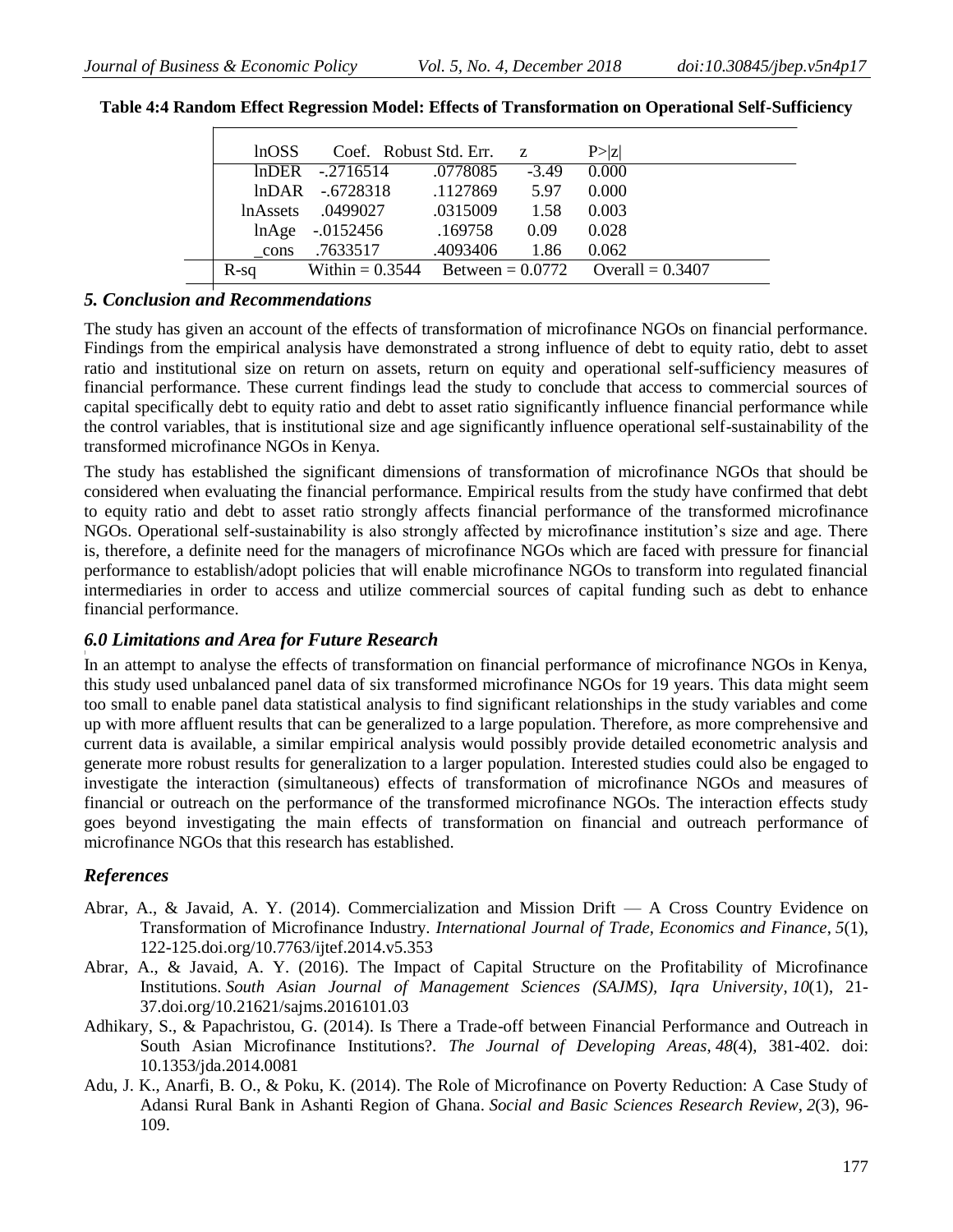- Akben-Selcuk, E. (2016). Does Firm Age Affect Profitability? Evidence from Turkey. *International Journal of Economic Sciences*, *5*(3), 1-9.doi.org/10.20472/es.2016.5.3.001
- Ali, A. E. E. S. (2015). The Regulatory and Supervision Framework of Microfinance in Kenya. *International Journal of Social Science Studies*, *3*(5), 123-130.doi.org/10.11114/ijsss.v3i5.1004
- Armendáriz, B and A Vanroose (2009). Uncovering three microfinance myths: Does age Matter? *Reflects et Perspectives de la Vie Economique*, *48*(3), 7–17. doi.org/10.3917/rpve.483.0007
- Asian Development Bank. (2000). Finance for the poor: microfinance development strategy. ADB, Manila. Retrieved from: https://www.adb.org/sites/default/files/institutional-document/32094/financepolicy.pdf; [viewed on 22/06/2016]
- Avortri, C., & Wereko, T. B. (2016). The Effect of Services of Micro Financial Institutions on their Financial Performance: A View from Ghana. *International Journal of Scientific Research and Innovative Technology*, *3*(7), 25-42
- Awaworyi, S. K., & Marr, A. (2014). Sustainability and Outreach: A Comparative Study of MFIs in South Asia and Latin America & the Caribbean. *Monash University Department of Economics Working Paper Series, 13*, *14*. doi.org/10.1111/boer.12100
- Bakhtiari, S. (2011). Microfinance and poverty reduction: some international evidence. *International Business & Economics Research Journal (IBER)*, *5*(12).doi.org/10.19030/iber.v5i12.3550
- Bakker, A., Schaveling, J., & Nijhof, A. (2014). Governance and microfinance institutions. *Corporate Governance*, *14*(5), 637-652.doi.org/10.1108/cg-03-2014-0032
- Baruah, B. (2010). NGOs in Microfinance: Learning from the Past, Accepting Limitations, and Moving Forward. *Geography Compass, 4*(8), 979–992. doi:10.1111/j.1749-8198.2010.00362.x
- Bass, J., & Henderson, K. (2000). The Microfinance Experience with Savings Mobilization. *USAID Microenterprises Best Practices Project. Weidemann Associates and Development Alternatives, Washington, DC*.
- Bassem, B. S. (2012). Social and financial performance of microfinance institutions: Is there a trade-off?. *Journal of Economics and International Finance*, *4*(4), 92-100. doi: 10.5897/JEIF11.129
- Bayai, I., & Ikhide, S. (2016a). Financing and Financial Sustainability of Microfinance Institutions (MFIs): A Conceptual View. Banks and Bank Systems (open-access), 11(2). doi:10.21511/bbs.11 (2).2016.03
- Bayai, I., & Ikhide, S. (2016b). Life Cycle Theory and Financial Sustainability of Selected SADC Microfinance Institutions (MFIs). *The Journal of Developing Areas*, *50*(6), 121-132. doi.org/10.1353/jda.2016.0120
- Berger, A. N., & Di Patti, E. B. (2006). Capital structure and firm performance: A new approach to testing agency theory and an application to the banking industry. *Journal of Banking & Finance*, *30*(4), 1065- 1102.doi.org/10.1016/j.jbankfin.2005.05.015
- Berrington, A., Smith, P., & Sturgis, P. (2006). An overview of methods for the analysis of panel data; Retrieved from http://eprints.ncrm.ac.uk/415/1/MethodsReviewPaperNCRM-007.pdf; [viewed on 22/11/2015]
- Bogan, V. L. (2012). Capital structure and sustainability: An empirical study of microfinance institutions. *Review of Economics and Statistics*, *94*(4), 1045-1058.doi.org/10.1162/rest\_a\_00223
- Bogan, V., Johnson, W., & Mhlanga, N. (2007). Does Capital Structure Affect the Financial Sustainability of Microfinance Institutions. Institute of E-conomies Affair, 7. Retrieved from;
	- http://www.cid.harvard.edu/neudc07/docs/neudc07\_poster\_bogan.pdf; [viewed on 06/10/2014]
- Bowerman, B.L. and O'Connell, R.T. (1990). Linear statistical models: an applied approach. Belmont, CA: Duxbury.
- Branch, B., & Klaehn, J. (2002). The keys to striking the balance: An introduction to savings mobilization. *Striking the balance in microfinance: A practical guide to mobilizing savings*, 382.
- Bruno, O., & Khachatryan, K. (2011, June). Compulsory versus Voluntary Savings as Incentive Mechanism in Microlending Contracts. In *28e Journées Internationales d'Economie Monétaire*.
- Campion, A., & Frankiewicz, C. (1999). *Guidelines for the effective governance of microfinance institutions*. MicroFinance Network.
- Campion, A., & White, V. (Eds.). (1999). *Institutional metamorphosis: Transformation of Microfinance NGOs into Regulated Financial Institutions*. MicroFinance Network.
- Campion, A., & White, V. (2001). NGO transformation. *Microenterprises Best Practice Project: 31*.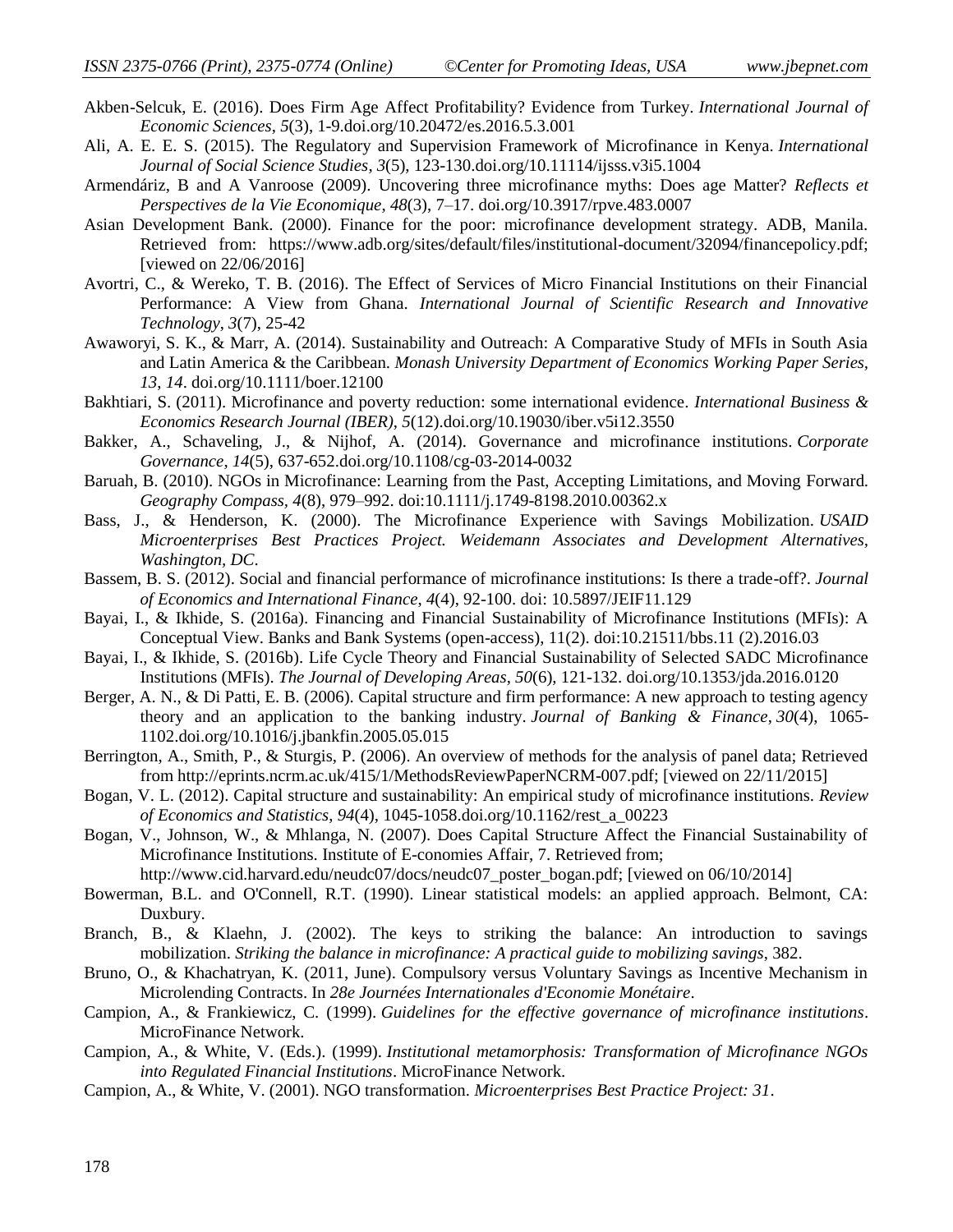- CBK (2015). The Annual Report of the Central Bank of Kenya for the Fiscal Year 2014/15 Report; Retrieved from https://www.centralbank.go.ke/images/docs/CBKAnnualReports/Annual\_Report\_2015.pdf; [viewed on 21/02/2016]
- CGAP (2005). Microfinance Consensus Guidelines: Developing Deposit Services for the Poor; CGAP/World Bank:
- Chahine, S., & Tannir, L. (2010). On the Social and Financial Effects of the Transformation of Microfinance NGOs. VOLUNTAS: International Journal of Voluntary and Nonprofit Organizations, 21(3), 440–461. doi:10.1007/s11266-010-9136-6
- Charitonenko, S. (2003). Commercialization of Microfinance Philippines. Retrieved from; https://adbtest.atmire.com/bitstream/handle/11540/2380/micro-phi.pdf?sequence=1; [viewed on 06/11/2015]
- Chijoriga, M. (2015). Transformation of Non-Governmental Micro Finance Institutions (MFIs) in Tanzania. *Business Management Review*, *15*(1).
- Cull, R., Asli Demirgüç-Kunt, A., & Morduch, J. (2009). Microfinance meets the market. Journal of Economic perspectives, 23(1), 167-92. doi.org/10.1596/1813-9450-4630
- D'Espallier, B., Goedecke, J., Hudon, M., & Mersland, R. (2017). From NGOs to banks: Does institutional transformation alter the business model of microfinance institutions?. World Development, 89, 19-33. doi.org/10.1016/j.worlddev.2016.06.021
- Dawar, V. (2014). Agency Theory, Capital Structure and Firm Performance: Some Indian Evidence. Managerial Finance, 40(12), 1190-1206. doi.org/10.1108/mf-10-2013-0275
- de Sousa-Shields, M., & Frankiewicz, C. (2004). Financing Microfinance Institutions: The Context for Transitions to Private Capital. Micro Report, 32.
- Dissanayake, D. M. N. S. W. (2014). The Determinants of Microfinance Profitability: Evidences From Sri Lankan Microfinance Institutions. Kelaniya Journal of Management, 1(1), 50. doi.org/10.4038/kjm.v1i1.6446
- Dissanayake, D. M. N. S. W. (2012). The determinants of return on equity: evidences from Sri Lankan microfinance institutions. Journal of Arts, Science & Commerce, 2(2), 26-35
- Elser, L., Hannig, A., & Wisniwski, S. (1999). Comparative Analysis of Savings Mobilization Strategies. Working Group on Savings Mobilization. Eschborn, Alemania: CGAP.
- Farrington, T., and Abrams, J. (2002), "The Evolving Capital Structure of Microfinance Institutions", Micro-Enterprise Development Review, Washington D.C, Inter-American
- Fehr, D.W., and Hishigsuren, G. (2006). Raising capital for microfinance: sources of funding and opportunities for equity financing. Journal of Developmental Entrepreneurship, 11(2), 133-143. doi.org/10.1142/s1084946706000301
- Felipe, A. P. (2011, November). MFI Transformations: The LAC Experience. Transforming from NGO to Regulated MFI while Maintaining Your Commitment to Empowering the Poor: A Step by Step Process.". In Global Microcredit Summit Commissioned Workshop Paper.
- Fernando, N. A. (2004). Micro success story?: Transformation of Non-Government Organizations into Regulated Financial Institutions; Asian Development Bank. Retrieved from;
	- http://www.adb.org/sites/default/files/publication/27952/micro-success.pdf; [viewed on 16/11/2014]
- Frank, C., Lynch, E., & Schneider-Moretto, L. (2008). Stemming the tide of mission drift: microfinance transformations and the double bottom line. Women's World Banking Focus Note.
- FSD-Kenya (2012). Supporting the development of Inclusive Financial Markets in Kenya. FSD-Kenya, Nairobi. Retrieved from; http://www.fsdkenya.org/pdf\_documents/13-12-16\_FSD\_annual\_report\_2012.pdf; [Viewed on 24/10/2014]
- Gallardo, J. (2002). A framework for regulating microfinance institutions: The experience in Ghana and the Philippines. World Bank Policy Research Working Paper, (2755). doi.org/10.1596/1813-9450-2755
- Gardiol, I. D. (2004). Mobilizing Savings: Key Issues and Good Practices in Savings Promotion. Swiss Agency for Development and Cooperation.
- Grobler, A. (2007), "A Dynamic View on Strategic Resources and Capabilities Applied to an Example from the Manufacturing Strategy Literature", Journal of Manufacturing Technology Management, 18(3), 250-266. doi.org/10.1108/17410380710730594
- Hartarska, V. (2005). Governance and performance of microfinance institutions in Central and Eastern Europe and the newly independent states. World development, 33(10), 1627-1643. doi.org/10.1016/j.worlddev.2005.06.001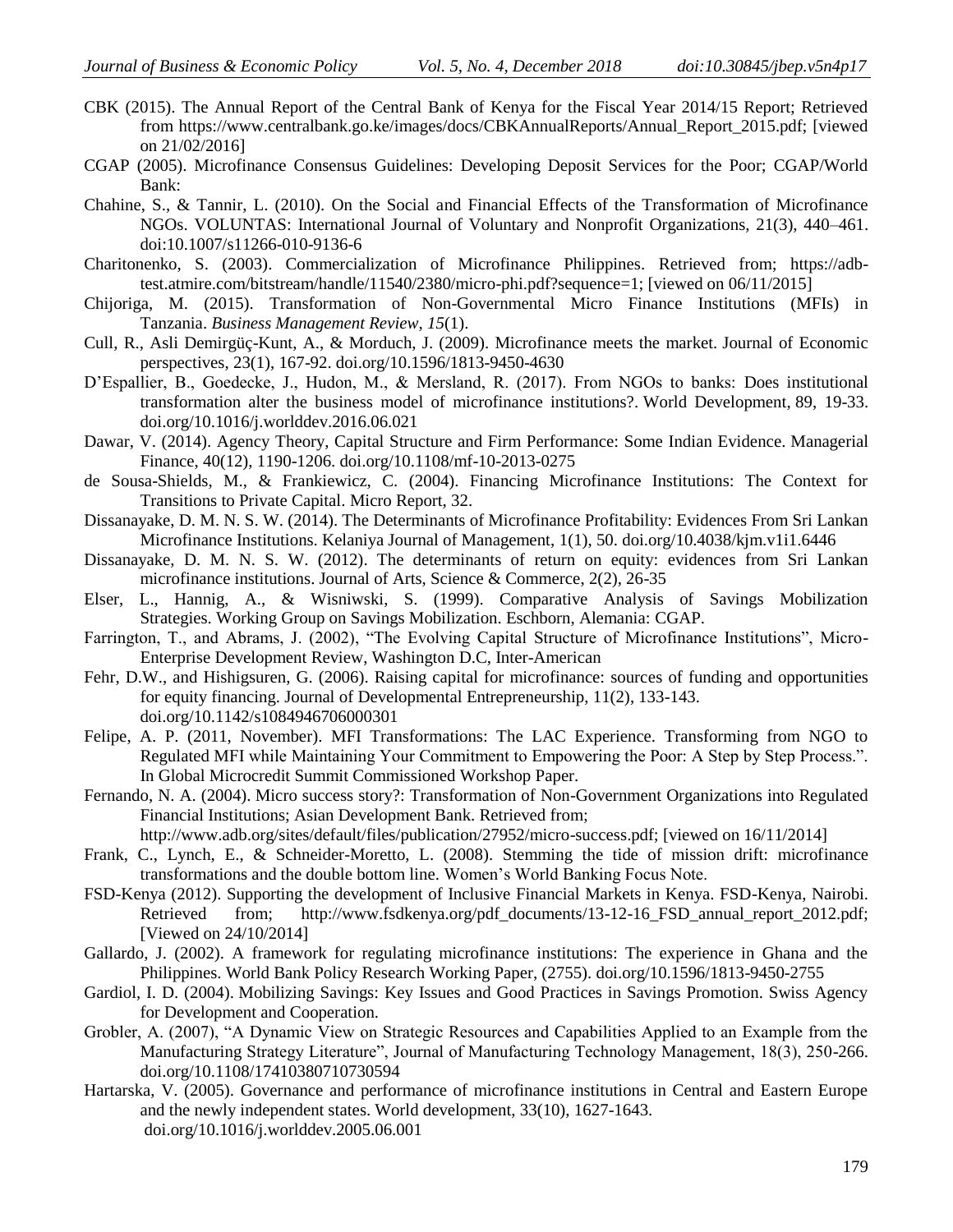- Hartarska, V., & Nadolnyak, D. (2007). Do regulated microfinance institutions achieve better sustainability and outreach? Cross-country evidence. *Applied economics*, *39*(10), 1207-1222. doi**:** 10.1080/00036840500461840
- Hayes, A. F., & Cai, L. (2007). Using Heteroskedasticity-Consistent Standard Error Estimators in OLS regression: An Introduction and Software Implementation. *Behavior Research Methods, 39*(4), 709-722*.* doi.org/10.3758/bf03192961
- Helms, B. (2006). Access for all: building inclusive financial systems. *Washington, DC, C-GAP*.
- Hermes, N., Lensink, R., & Meesters, A. (2011). Outreach and efficiency of microfinance institutions. *World Development*, *39*(6), 938-948.doi.org/10.1016/j.worlddev.2009.10.018
- Hishigsuren, G. (2007). Evaluating Mission Drift in Microfinance Lessons for Programs With Social Mission. *Evaluation Review*, *31*(3), 203-260. doi: 10.1177/0193841X06297886
- Hoque, M., Chishty, M., & Halloway, R. (2011). Commercialization and Changes in Capital Structure in Microfinance Institutions: An Innovation or Wrong Turn?. *Managerial Finance*, *37*(5), 414-425. doi: [10.1108/03074351111126906](http://dx.doi.org/10.1108/03074351111126906)
- Hubka, A., & Zaidi, R. (2005). Impact of government regulation on microfinance. Retrieved from; http://siteresources.worldbank.org/INTWDRS/Resources/477365-
	- 1327693758977/Hubka\_Zaidi\_Impact\_of\_Government\_Regulation. pdf ; [Viewed on 07/11/2014]
- Javed, Z. H., Rao, H. H., Akram, B., & Nazir, M. F. (2015). Effect of Financial Leverage on Performance of the Firms: Empirical Evidence from Pakistan. *SPOUDAI-Journal of Economics and Business*, *65*(1-2), 87-95.
- Johnson, P., & Duberley, J. (2000). *Understanding management research: An introduction to epistemology*. Sage.
- Kar, A. K. (2013). Double bottom lines in microfinance: are they mutually exclusive?. J*ournal of Small Business & Entrepreneurship*, 26(1), 87-107. doi: 10.1080/08276331.2012.761804
- Kar, A. K. (2011). Microfinance institutions: A cross-country empirical investigation of outreach and sustainability. *Journal of Small Business & Entrepreneurship*, *24*(3), 427-446. doi.org/10.1080/08276331.2011.10593547
- Katz, M. H. (2011). *Multivariable analysis: A practical guide for clinical and public health researchers* (3rd ed.). New York, NY: Cambridge University Press.
- Khan, A. A. (2008). Paradigm Shift in the Microfinance Sector and its Implications for Theory Development: Empirical Evidence from Pakistan. *Australasian Accounting, Business and Finance Journal*, *2*(4), 6-32.
- Khan, M. M. (2015). Credit Constraints for Microfinance Sector in Pakistan, an Analysis of Internal and External Factors. *International Letters of Social and Humanistic Sciences*, *47*, 164-173. doi.org/10.18052/www.scipress.com/ilshs.47.164
- Kinde, B. A. (2012). Financial Sustainability of Microfinance Institutions (MFIs) in Ethiopia. *European Journal of Business and Management*, *4*(15), 1-10.
- King'ori, S., Kioko, W., & Shikumo, H. (2017). Determinants of Financial Performance of Microfinance Banks in Kenya. *Research Journal of Finance and Accounting,8*(16), 1-8
- Kipesha, E. F. (2013). Performance of Microfinance Institutions in Tanzania: integrating financial and nonfinancial metrics. *European Journal of Business and Management*, *5*(4), 94-105.
- Kipesha, E. F., & Zhang, X. (2013). Sustainability, Profitability and Outreach Tradeoffs: Evidences from Microfinance Institutions in East Africa. *European Journal of Business and Management*, *5*(8), 136-148.
- Kodongo, O., Mokoaleli-Mokoteli, T., & Maina, L. N. (2015). Capital structure, profitability and firm value: panel evidence of listed firms in Kenya. *African Finance Journal*, *17*(1), 1-20. doi.org/10.2139/ssrn.2465422
- Kyereboah-Coleman, A. (2007). The impact of capital structure on the performance of microfinance institutions. *The Journal of Risk Finance*, *8*(1), 56-71.doi.org/10.1108/15265940710721082
- Kyereboah-Coleman, A., & Osei, K. A. (2008). Outreach and profitability of microfinance institutions: the role of governance. *Journal of Economic Studies*, *35*(3), 236-248.DOI 10.1108/01443580810887797
- Ledgerwood, J. (1999), Microfinance Handbook, An Institutional and Financial Perspective, Washington DC; The World Bank
- Ledgerwood, J., & White, V. (2006). *Transforming Microfinance Institutions: Providing Full Financial Services to the Poor*. World Bank Publications; doi: 10.1596/978-0-8213-6615-8.
- Long, J. S., & Ervin, L. H. (2000). Using heteroscedasticity consistent standard errors in the linear regression model. *The American Statistician*, *54*(3), 217-224. doi.org/10.2307/2685594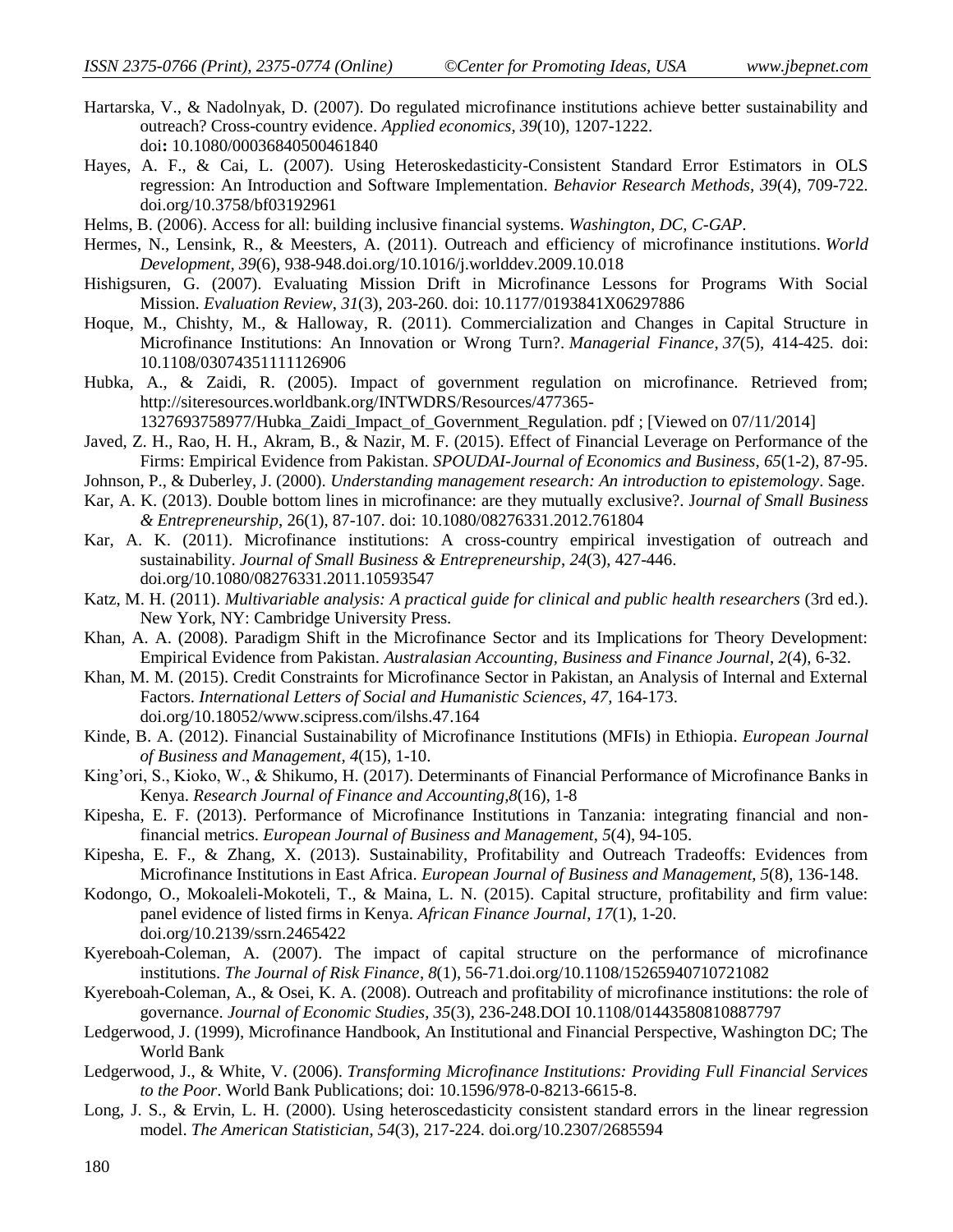- Louis, P., & Baesens, B. (2013). Do for-profit microfinance institutions achieve better financial efficiency and social impact? A generalised estimating equations panel data approach. *Journal of Development Effectiveness*, *5*(3), 359-380.doi:10.1080/19439342.2013.822015
- Maes, J. P., & Reed, L. R. (2012). State of the Microcredit Summit Campaign Report 2012. Microcredit Summit Campaign. Retrieved from; http://www.microcreditsummit.org/uploads/resource/document/web\_socr-2012\_english\_62819.pdf; [viewed on 10/11/2014]
- Maina, L., & Ishmail, M. (2014). Capital structure and financial performance in Kenya: Evidence from firms listed at the Nairobi Securities Exchange. *International Journal of Social Sciences and Entrepreneurship*, *1*(11), 209-223.
- Maisch, F. P., Soria, Á. T., & Westley, G. D. (2006). How should microfinance institutions best fund themselves?. *Inter-American Development Bank Sustainable Development Departament Best Practices Series*.
- Marr, A., & Tubaro, P. (2013). The microfinance wholesale lending market: a comparative study of India, Peru and Tanzania. *International Journal of Economics and Business Research*, *5*(1), 33-54.doi: 10.1504/IJEBR.2013.050641
- McGuire, P. B., & Conroy, J. D. (2000). The microfinance phenomenon. *Asia Pacific Review*, *7*(1), 90-108. doi.org/10.1080/713650817
- Mersland, R., & Strøm, R. Ø. (2007). Microbanks: Ownership, performance and social tradeoffs-a global analysis.
- Morduch, J. (2000). The microfinance schism. *World development*, *28*(4), 617-629. doi.org/10.1016/s0305- 750x(99)00151-5
- Mori, N., & Olomi, D. R. (2012). *The effect of boards on the performance of microfinance institutions: evidence from Tanzania and Kenya*. Research on Poverty Alleviation (REPOA).
- Mukherjee, J., & Wisniwski, S. (1998). Savings mobilization strategies: lessons from four experiences.
- Mustafa, A. K. A., & Saat, M. M. (2013). Microfinance Institutions Performance Measurement: Introducing a New Performance Measurement Framework. *Middle-East Journal of Scientific Research*, *15*(11), 1618- 1628. doi: 10.5829/idosi.mejsr.2013.15.11.11644
- Mwizarubi, M., Singh, H., Mnzava, B., & Prusty, S. (2016). Emerging Paradigms of Financing Tanzanian Microfinance Institutions and their Impact on Financial Sustainability–Part I. *World*, *6*(1).
- Myers, R. (1990). Classical and modern regression with applications. Boston: Duxbury.
- Ndambu, J. (2011). Does regulation increase microfinance performance in Sub-Saharan Africa. *Technical Note*, (3).
- Ngo, T. V. (2012). *Capital structure and microfinance performance: a cross-country analysis and case study of Vietnam* (Doctoral dissertation, University of Birmingham).
- O'brien, R. M. (2007). A Caution Regarding Rules of Thumb for Variance Inflation Factors. *Quality & Quantity*, *41*(5), 673-690. doi.org/10.1007/s11135-006-9018-6
- Okumu, L. J. (2007). *The microfinance industry in Uganda: sustainability, outreach and regulation* (Doctoral dissertation, Stellenbosch: University of Stellenbosch).
- Olivares-Polanco, F. (2005). Commercializing microfinance and deepening outreach? Empirical evidence from Latin America. *ESR Review*, *7*(2), 47.
- Olivier, B. (2011). Compulsory versus Voluntary Savings as Incentive Mechanism in Microlending Contracts. *Business research and development*, *2*(2), 35-42.
- Omare, O. S. (2017). Effect of Capital Structure on Performance of Microfinance Institutions: A Case of Deposit Taking Microfinance Institutions in Kenya. *International Journal of Business Management and Finance, 1*(7), 105-120.
- Park, H. M. (2015). Linear regression models for panel data using SAS, Stata, LIMDEP, and SPSS.
- Prakash, S. (2016). Return on Assets as a Measure of Financial Sustainability of Microfinance Institutions in India*. Asian-African Journal of Economics and Econometrics, 16*(1), 119-128
- Pytkowska, J. (2006). Is Commercial Financing a Growth Engine for Microfinance Institutions?. *Finance & Bien Commun*, (2), 101-104.doi.org/10.3917/fbc.025.0101
- Quayes, S. (2012). Depth of Outreach and Financial Sustainability of Microfinance Institutions. *Applied Economics*, *44*(26), 3421-3433;doi:10.1080/00036846.2011.577016
- Quayes, S. (2015). Outreach and performance of microfinance institutions: a panel analysis. *Applied Economics*, *47*(18), 1909-1925. doi.org/10.1080/00036846.2014.1002891